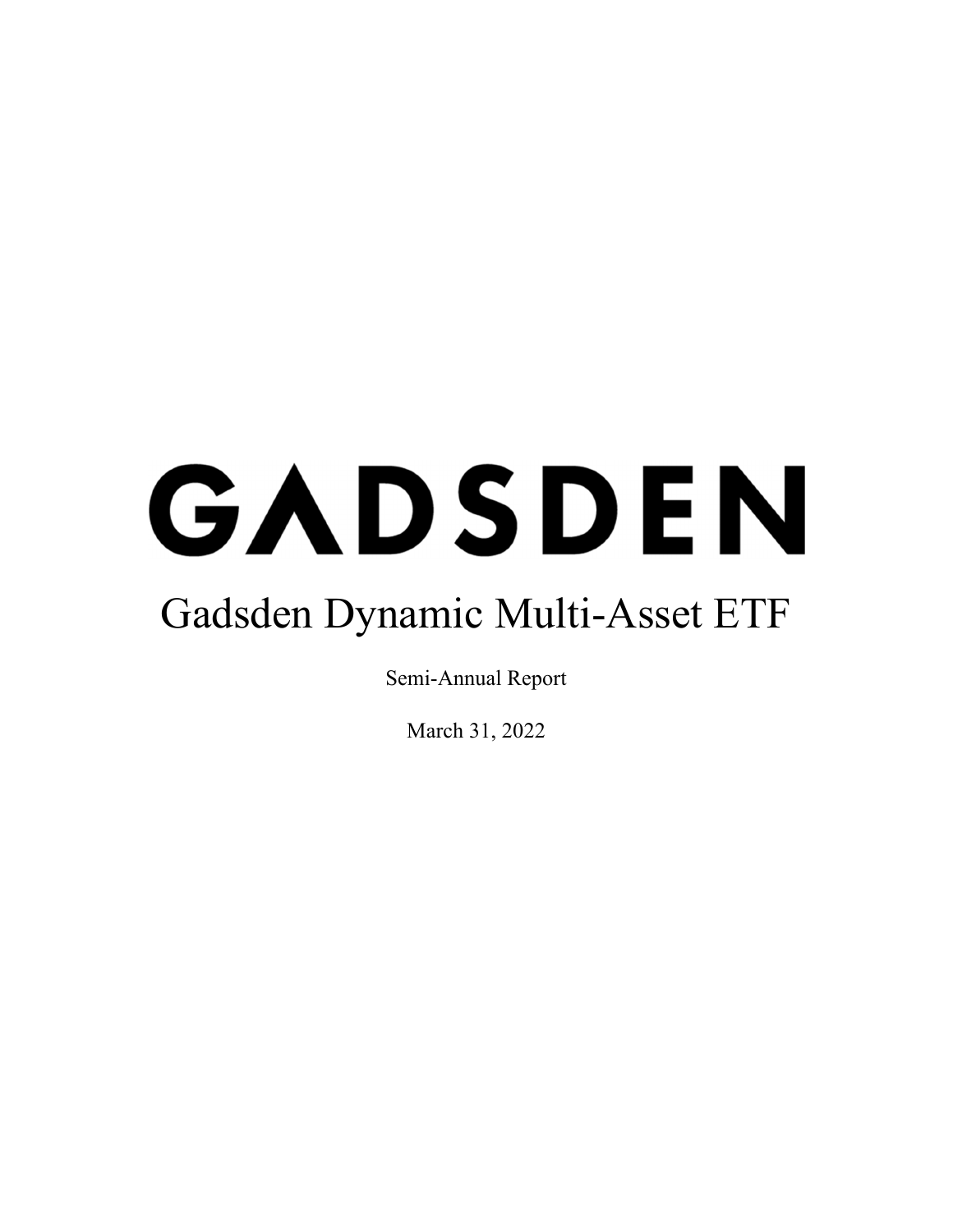# **TABLE OF CONTENTS**

|                                        | Page     |
|----------------------------------------|----------|
| Sector Allocations                     |          |
| Schedule of Investments                | $2 - 3$  |
| Statement of Assets and Liabilities    |          |
| <b>Statement of Operations</b>         |          |
| Statement of Changes in Net Assets     |          |
| <b>Financial Highlights</b>            |          |
| Notes to Financial Statements          | $8 - 16$ |
| Expense Example                        | 17       |
| Liquidity Risk Management Program      | 18       |
| Federal Tax Information                | 19       |
| <b>Officers and Affiliated Trustee</b> | 20       |
| <b>Independent Trustees</b>            | 20       |
| Information About Portfolio Holdings   | 21       |
| <b>Information About Proxy Voting</b>  | 21       |
| Privacy Policy                         | 21       |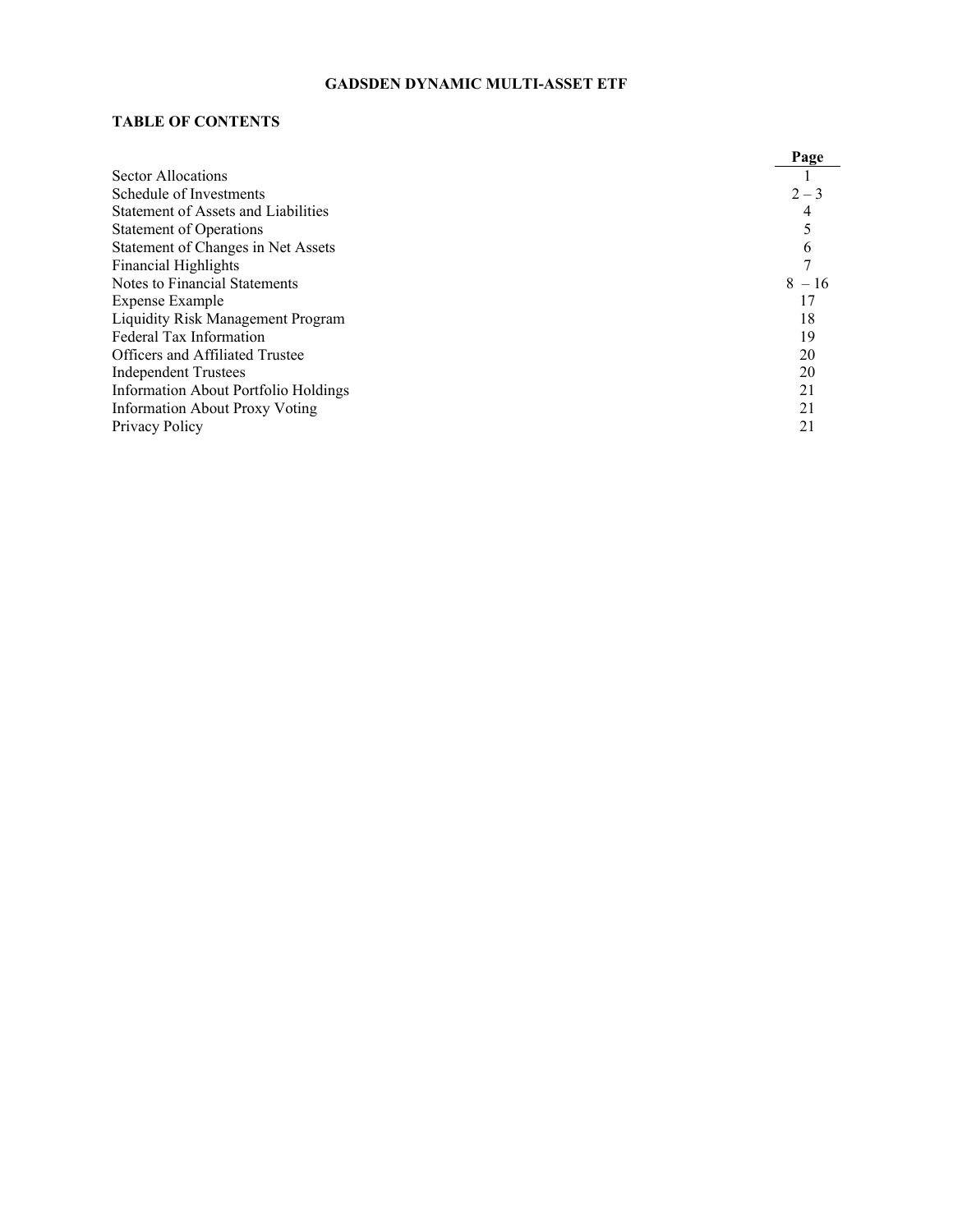# **Tabular Presentation of Schedule of Investments As of March 31, 2022 (Unaudited) Gadsden Dynamic Multi-Asset ETF**

<span id="page-2-0"></span>

|                                               | $%$ Net       |
|-----------------------------------------------|---------------|
| Sector <sup>1</sup>                           | <b>Assets</b> |
| Investment Companies                          | 90.7%         |
| Mining, Quarrying, and Oil and Gas Extraction | $3.5\%$       |
| Transportation and Warehousing                | $1.1\%$       |
| Retail Trade                                  | $0.8\%$       |
| Manufacturing                                 | $0.7\%$       |
| Other $2$                                     | $3.2\%$       |
| Total                                         | 100.0%        |

1. Sector designations may be different than the sector designations presented in other Fund materials. The sector designations may represent the investment adviser's internal sector classifications.

2. Cash, cash equivalents, short-term investments and other assets less liabilities.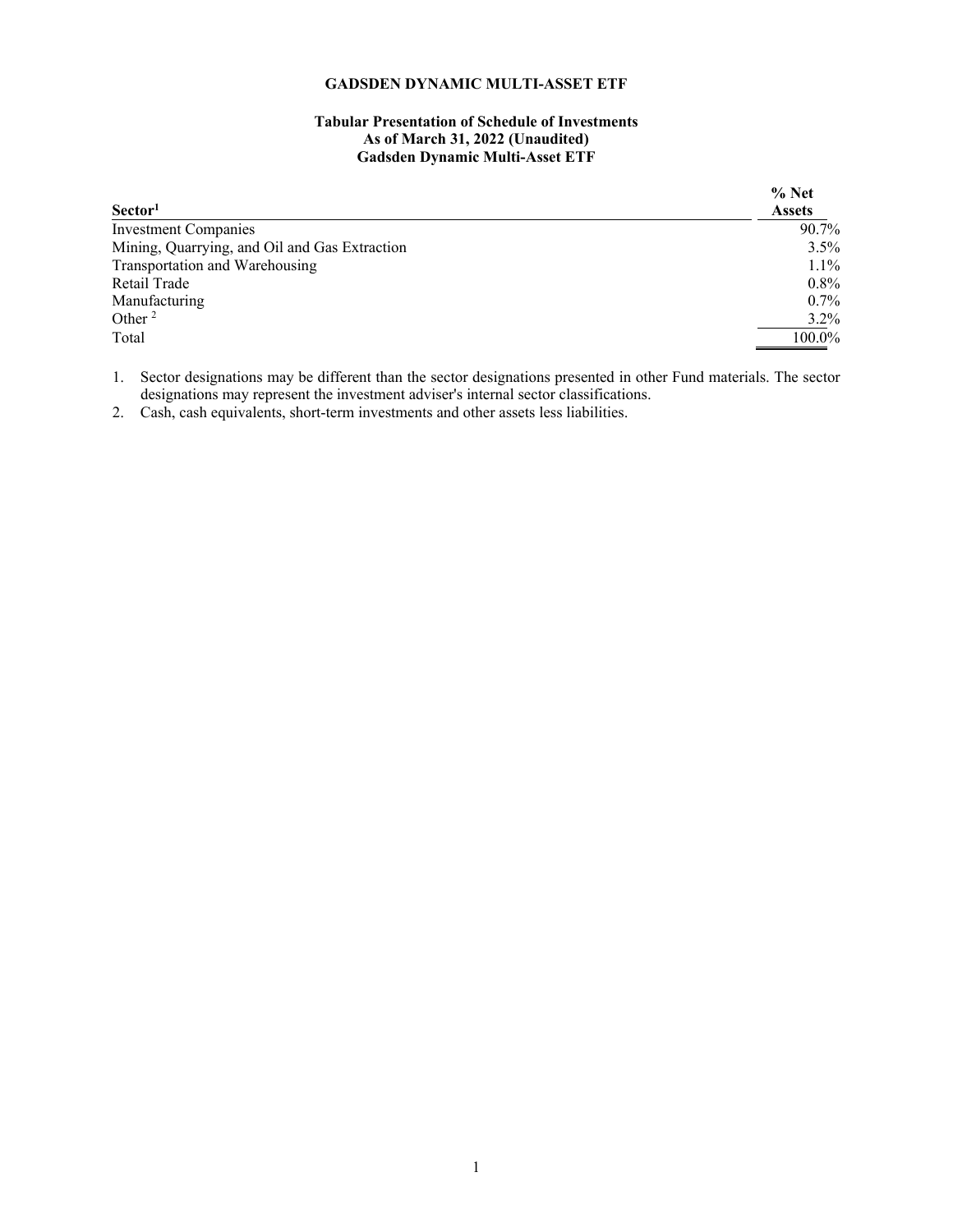# **Gadsden Dynamic Multi-Asset ETF**

# **Schedule of Investments**

# **March 31, 2022 (Unaudited)**

<span id="page-3-0"></span>

| <b>Shares</b>                                                                                   | Value                   |
|-------------------------------------------------------------------------------------------------|-------------------------|
| <b>COMMON STOCKS - 6.1%</b>                                                                     |                         |
| Coal Mining - 0.8%                                                                              |                         |
| 7,973 Arch Resources, Inc.                                                                      | \$<br>1,095,331         |
|                                                                                                 |                         |
| Oil and Gas Extraction - 1.6%                                                                   |                         |
| 6,631 Chevron Corp.                                                                             | 1,079,726               |
| 10,907 ConocoPhillips                                                                           | 1,090,700               |
|                                                                                                 | 2,170,426               |
| <b>Petroleum and Coal Products Manufacturing - 0.7%</b>                                         |                         |
| 11,694 Exxon Mobil Corp.                                                                        | 965,807                 |
| <b>Pipeline Transportation of Natural Gas - 1.2%</b>                                            |                         |
| 58,619 Enterprise Products Partners LP                                                          | 1,512,956               |
|                                                                                                 |                         |
| Uranium-Radium-Vanadium Ore Mining - 1.8%                                                       |                         |
| 82,396 Cameco Corp. ADR (a)                                                                     | 2,397,724               |
| 298,153 TOTAL COMMON STOCKS (Cost \$5,342,038)                                                  | 8,142,244               |
|                                                                                                 |                         |
| <b>INVESTMENT COMPANIES - 90.7%</b><br>148,349 Aberdeen Standard Gold ETF Trust (b)             |                         |
| 26,033 Aberdeen Standard Physical Precious Metals Basket Shares ETF (b)(c)                      | 2,756,324<br>2,501,251  |
| 33,724 Consumer Staples Select Sector SPDR Fund                                                 | 2,559,314               |
| 298,153 ELEMENTS Linked to the Rogers International Commodity Index - Agriculture Total         |                         |
| Return ETN $(a)(b)(c)$                                                                          | 3,017,308               |
| 47,290 Energy Select Sector SPDR Fund                                                           | 3,614,848               |
| 202,654 Invesco DB Base Metals Fund (b)(c)                                                      | 5,236,579               |
| 199,473 Invesco DB Oil Fund (b)                                                                 | 3,454,872               |
| 370,483 Invesco DB US Dollar Index Bullish Fund (b)(c)                                          | 9,743,703               |
| 384,874 Invesco Optimum Yield Diversified Commodity Strategy No K-1 ETF                         | 6,789,177               |
| 24,686 Invesco S&P 500 Equal Weight ETF                                                         | 3,893,229               |
| 240,082 iShares Latin America 40 ETF (c)                                                        | 7,296,092               |
| 32,931 KraneShares Global Carbon Strategy ETF                                                   | 1,536,561               |
| 23,343 ProShares Bitcoin Strategy ETF (b)                                                       | 666,676                 |
| 388,597 ProShares Short 20+ Year Treasury (b)                                                   | 6,874,281               |
| 77,407 ProShares Short 7-10 Treasury (b)                                                        | 2,000,971               |
| 195,608 ProShares Short Russell2000 (b)(c)                                                      | 4,326,849               |
| 66,498 Schwab Fundamental U.S. Large Company Index ETF                                          | 3,890,133               |
| 308,920 Schwab US TIPS ETF                                                                      | 18,754,533              |
| 120,737 SPDR S&P Metals & Mining ETF                                                            | 7,399,971               |
| 60,685 United States 12 Month Oil Fund L.P. (b)                                                 | 2,255,055<br>19,271,450 |
| 376,322 Vanguard Short-Term Inflation-Protected Securities ETF<br>16,936 Vanguard Utilities ETF | 2,740,414               |
| TOTAL INVESTMENT COMPANIES (Cost \$114,606,310)                                                 | 120,579,591             |
|                                                                                                 |                         |
| <b>INVESTMENTS PURCHASED WITH PROCEEDS FROM SECURITIES LENDING - 9.0%</b>                       |                         |
| 11,930,818 First American Government Obligations Fund - Class X, 0.19% (d)                      | 11,930,818              |
| TOTAL INVESTMENTS PURCHASED WITH PROCEEDS FROM SECURITIES                                       |                         |
| LENDING (Cost \$11,930,818)                                                                     | 11,930,818              |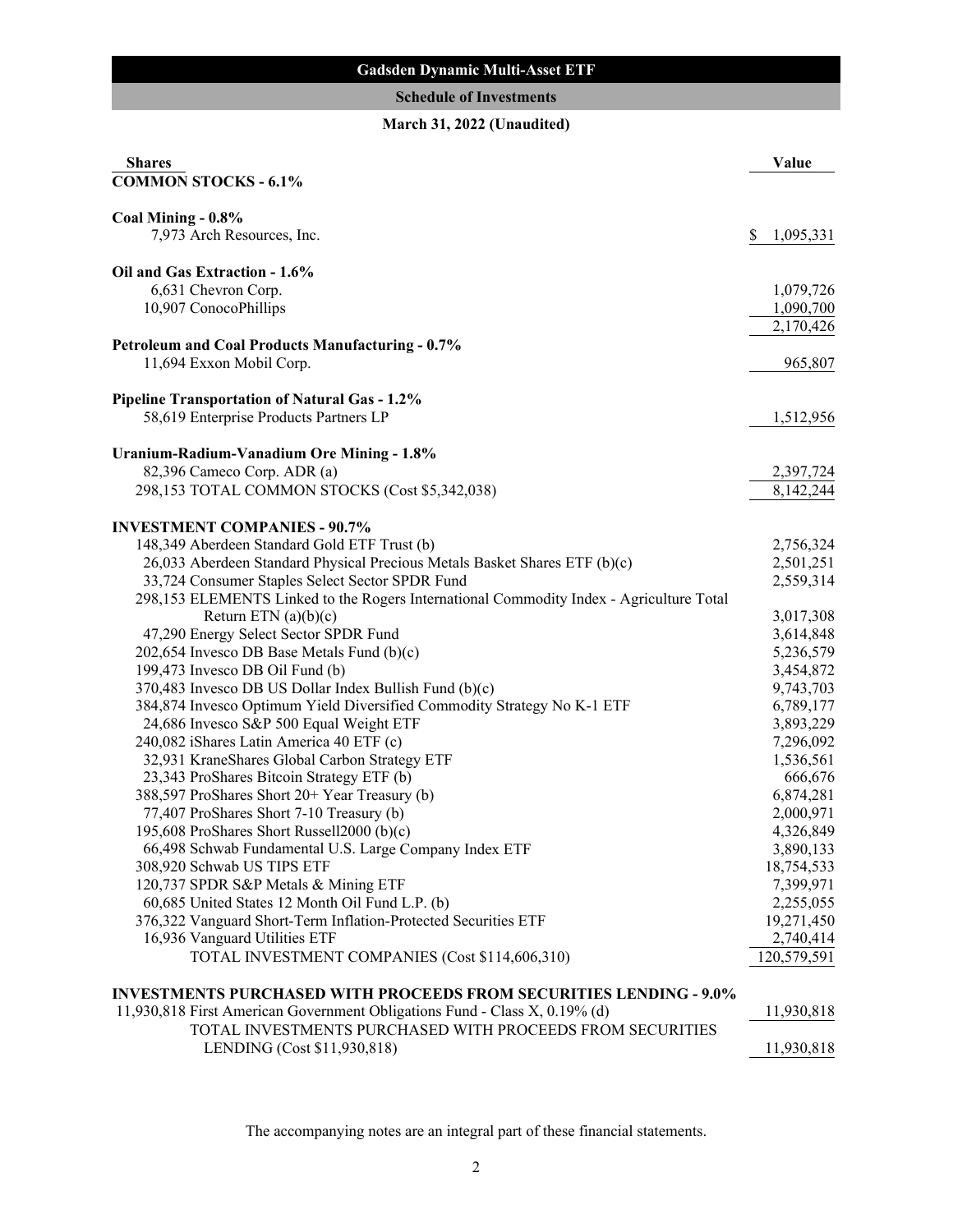# **Gadsden Dynamic Multi-Asset ETF**

# **Schedule of Investments (Continued)**

# **March 31, 2022 (Unaudited)**

| <b>Shares</b>                                                             | Value          |
|---------------------------------------------------------------------------|----------------|
| <b>MONEY MARKET FUNDS - 3.2%</b>                                          |                |
| 4,283,783 First American Government Obligations Fund - Class X, 0.19% (d) | 4,283,783      |
| TOTAL MONEY MARKET FUNDS (Cost \$4,283,783)                               | 4,283,783      |
| TOTAL INVESTMENTS (Cost \$136,162,949) - 109.0%                           | 144,936,436    |
| Other Liabilities in Excess of Assets - (9.0%)                            | (11, 917, 615) |
| TOTAL NET ASSETS - 100.0%                                                 | \$133,018,821  |

Percentages are stated as a percent of net assets.

ADR - American Depository Receipt

- (a) Foreign Issued Security.
- (b) Non-Income producing security.
- (c) This security or a portion of this security was out on loan as of March 31, 2022. Total loaned securities had a market value of \$11,695,206 as of March 31, 2022.
- (d) Rate shown is the 7-day effective yield.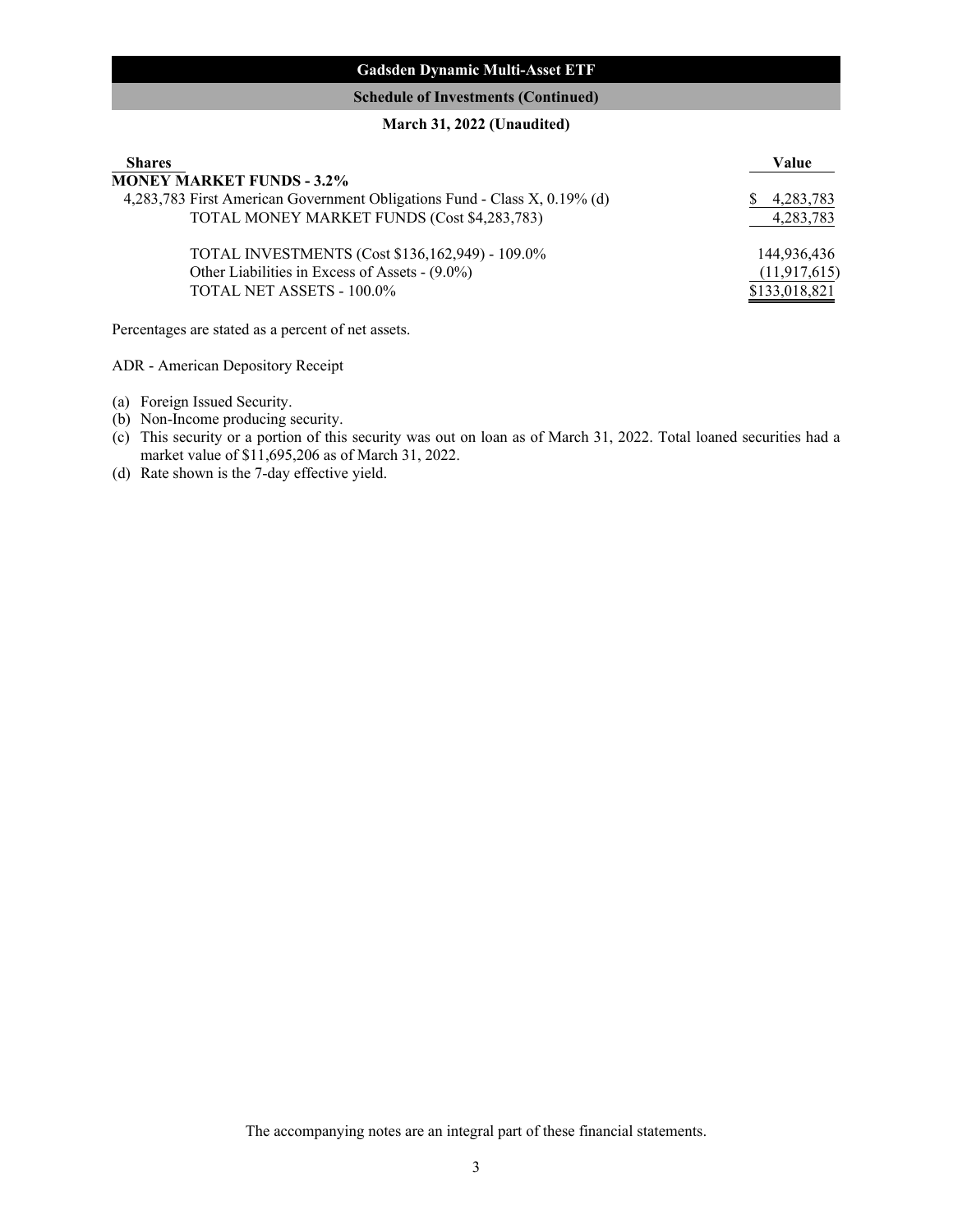# <span id="page-5-0"></span>**STATEMENT OF ASSETS AND LIABILITIES March 31, 2022 (Unaudited)**

|                                                                                       | Gadsden<br>Dynamic<br><b>Multi-Asset</b><br>ETF |
|---------------------------------------------------------------------------------------|-------------------------------------------------|
| Assets:                                                                               |                                                 |
| Investments, at value                                                                 | \$144,936,436                                   |
| Receivable for fund shares sold                                                       | 982,887                                         |
| Dividends and interest receivable                                                     | 22,765                                          |
| Securities lending income receivable (Note 4)                                         | 20,956                                          |
| Total assets                                                                          | 145,963,044                                     |
| <b>Liabilities:</b>                                                                   |                                                 |
| Collateral received for securities loaned (Note 4)                                    | 11,930,818                                      |
| Payable for investment securities purchased                                           | 948,352                                         |
| Accrued investment advisory fees                                                      | 65,053                                          |
| <b>Total liabilities</b>                                                              | 12,944,223                                      |
| <b>Net Assets</b>                                                                     | \$133,018,821                                   |
| <b>Net Assets Consist of:</b>                                                         |                                                 |
| Capital stock                                                                         | \$133,560,315                                   |
| Total distributable earnings (accumulated deficit)                                    | (541, 494)                                      |
| Net Assets:                                                                           | \$133,018,821                                   |
| <b>Calculation of Net Asset Value Per Share:</b>                                      |                                                 |
| Net Assets                                                                            | \$133,018,821                                   |
| Shares Outstanding (unlimited shares of beneficial interest authorized, no par value) | 4,060,000                                       |
| Net Asset Value per Share                                                             | 32.76                                           |
| Cost of Investments                                                                   | \$136,162,949                                   |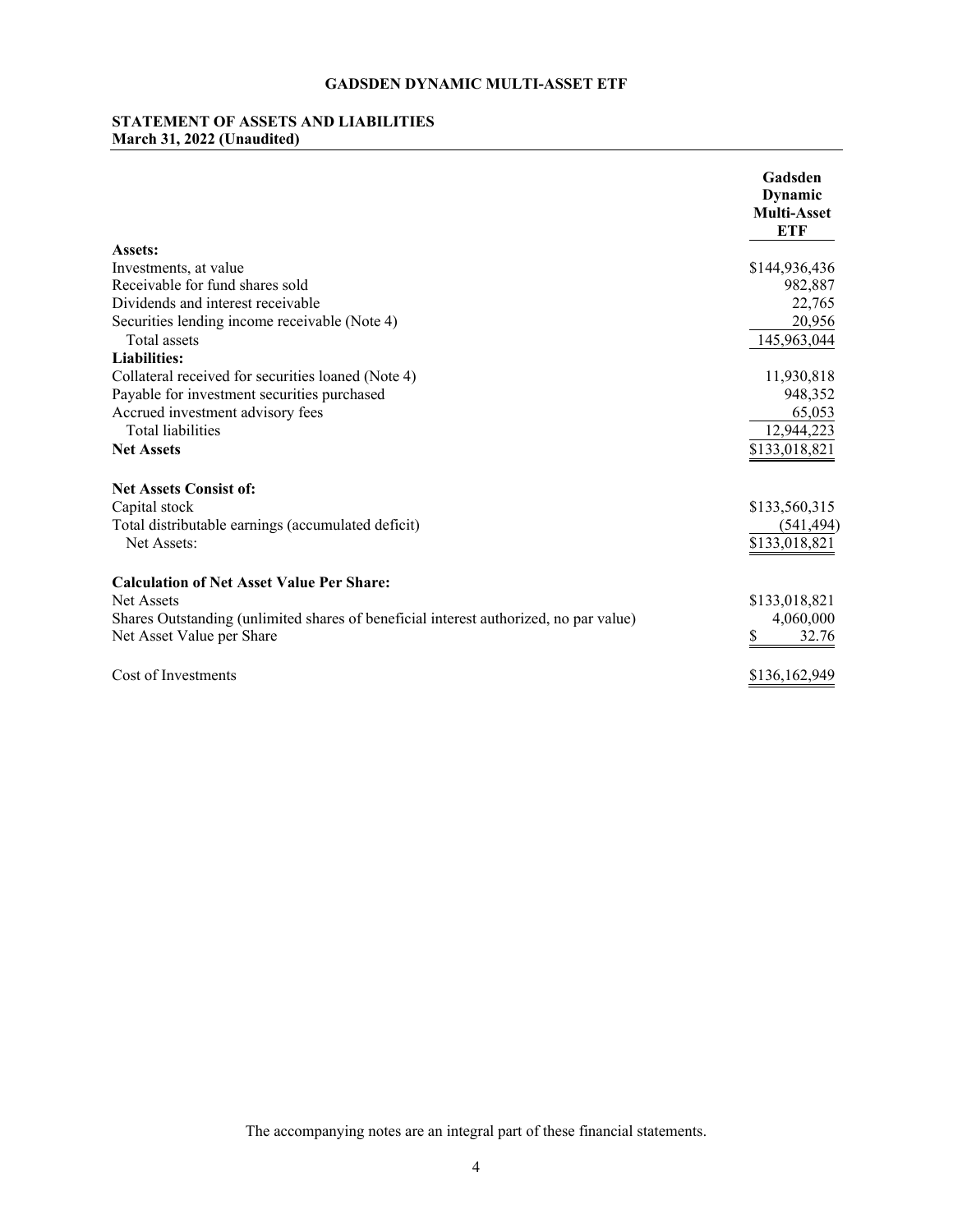# <span id="page-6-0"></span>**STATEMENT OF OPERATIONS For the Six Months Ended March 31, 2022 (Unaudited)**

|                                                            | Gadsden<br><b>Dynamic</b><br><b>Multi-Asset</b><br><b>ETF</b> |
|------------------------------------------------------------|---------------------------------------------------------------|
| <b>Investment Income:</b>                                  |                                                               |
| Dividend income (net of foreign withholding tax of \$894)  | \$<br>2,655,197                                               |
| Securities lending income                                  | 41,900                                                        |
| Interest income                                            | 661                                                           |
| Total investment income                                    | 2,697,758                                                     |
| <b>Expenses:</b>                                           |                                                               |
| Investment advisory fees                                   | 361,873                                                       |
| Total expenses                                             | 361,873                                                       |
| Net investment income                                      | 2,335,885                                                     |
| <b>Realized and Unrealized Gain (Loss) on Investments:</b> |                                                               |
| Net realized gain (loss) on:                               |                                                               |
| <b>Investments</b>                                         | (2,638,435)                                                   |
| Foreign currency                                           | 7,321                                                         |
|                                                            | (2,631,114)                                                   |
| Net change in unrealized appreciation on:                  |                                                               |
| Investments                                                | 8,528,064                                                     |
|                                                            | 8,528,064                                                     |
| Net realized and unrealized gain on investments:           | 5,896,950                                                     |
| Net increase in net assets resulting from operations       | 8,232,835<br>\$                                               |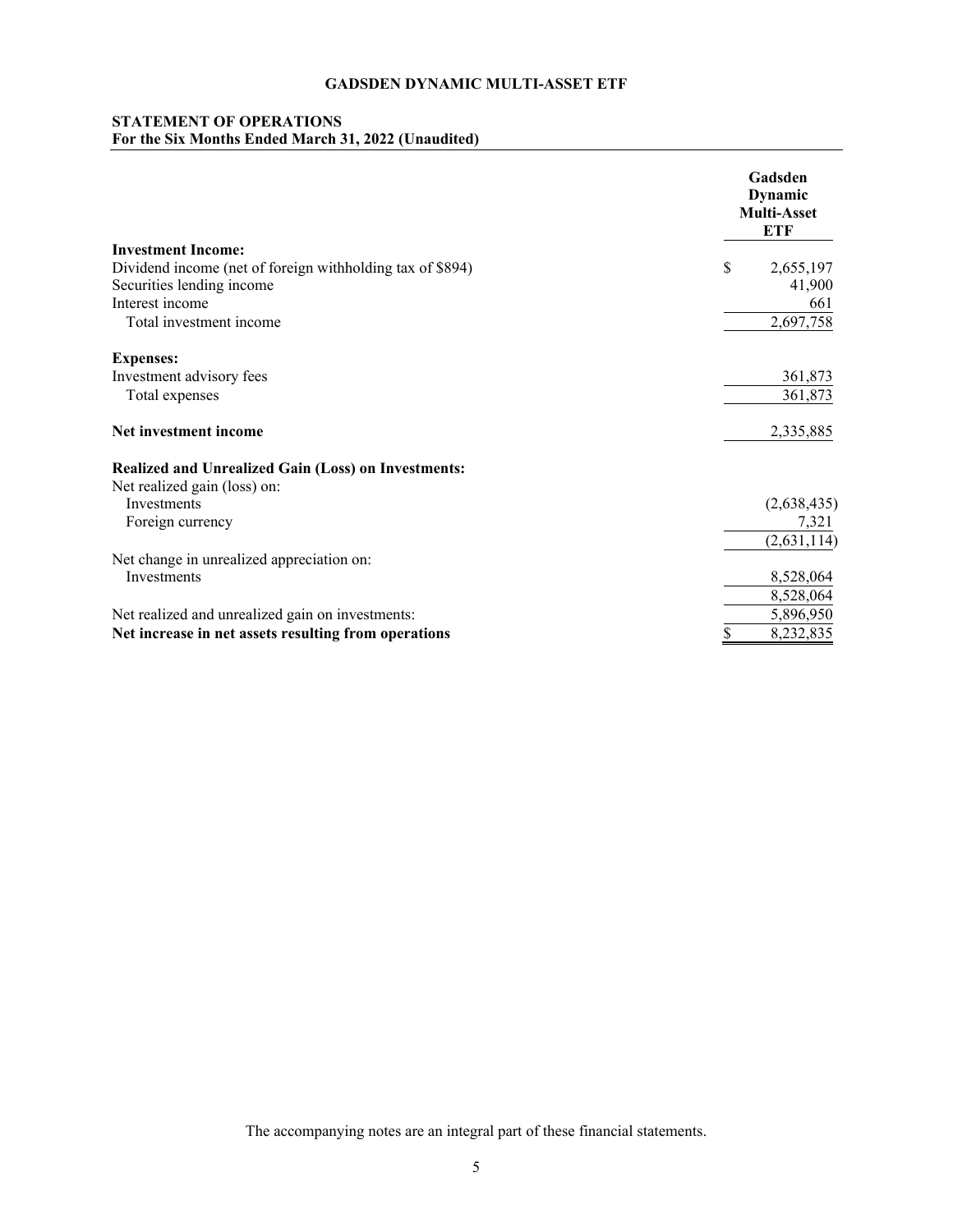# <span id="page-7-0"></span>**STATEMENT OF CHANGES IN NET ASSETS**

|                                                                          | <b>Gadsden Dynamic</b><br><b>Multi-Asset ETF</b>                                 |                                                                 |  |
|--------------------------------------------------------------------------|----------------------------------------------------------------------------------|-----------------------------------------------------------------|--|
|                                                                          | For the<br><b>Six Months</b><br><b>Ended</b><br>March 31,<br>2022<br>(Unaudited) | For the<br><b>Period Ended</b><br>September 30,<br>$2021^{(1)}$ |  |
| Increase (Decrease) in Net Assets from:                                  |                                                                                  |                                                                 |  |
| <b>Operations:</b>                                                       |                                                                                  |                                                                 |  |
| Net investment income                                                    | \$<br>2,335,885 \$                                                               | 730,235                                                         |  |
| Net realized gain (loss) on investments                                  | (2,631,114)                                                                      | 17,458,019                                                      |  |
| Net change in unrealized appreciation (depreciation) on investments      | 8,528,064                                                                        | (9,472,366)                                                     |  |
| Net increase in net assets resulting from operations                     | 8,232,835                                                                        | 8,715,888                                                       |  |
| <b>Distributions to Shareholders:</b>                                    |                                                                                  |                                                                 |  |
| Net investment income                                                    | (2,164,740)                                                                      | (658, 286)                                                      |  |
| Return of capital                                                        |                                                                                  | (84, 621)                                                       |  |
| Total distributions                                                      | (2,164,740)                                                                      | (742, 907)                                                      |  |
| <b>Capital Share Transactions:</b>                                       |                                                                                  |                                                                 |  |
| Proceeds from shares sold                                                | 51,817,563                                                                       | 185,231,199                                                     |  |
| Payments for shares redeemed                                             | (41,871,446)                                                                     | (159, 671, 241)                                                 |  |
| Transaction Fees (See Note 1)                                            |                                                                                  | 192                                                             |  |
| Net increase in net assets from net change in capital share transactions | 9,946,117                                                                        | 25,560,150                                                      |  |
| Total increase in net assets                                             | 16,014,212                                                                       | 33,533,131                                                      |  |
| <b>Net Assets:</b>                                                       |                                                                                  |                                                                 |  |
| Beginning of period                                                      | 117,004,609                                                                      | 83,471,478                                                      |  |
| End of period                                                            | \$133,018,821                                                                    | \$<br>117,004,609                                               |  |
| <b>Changes in Shares Outstanding</b>                                     |                                                                                  |                                                                 |  |
| Shares outstanding, beginning of period                                  | 3,750,000                                                                        | 2,950,000                                                       |  |
| Shares sold                                                              | 1,610,000                                                                        | 5,880,000                                                       |  |
| Shares repurchased                                                       | (1,300,000)                                                                      | (5,080,000)                                                     |  |
| Shares outstanding, end of period                                        | 4,060,000                                                                        | 3,750,000                                                       |  |
|                                                                          |                                                                                  |                                                                 |  |

(1) Fund moved to Alpha Architect ETF Trust on November 1, 2020.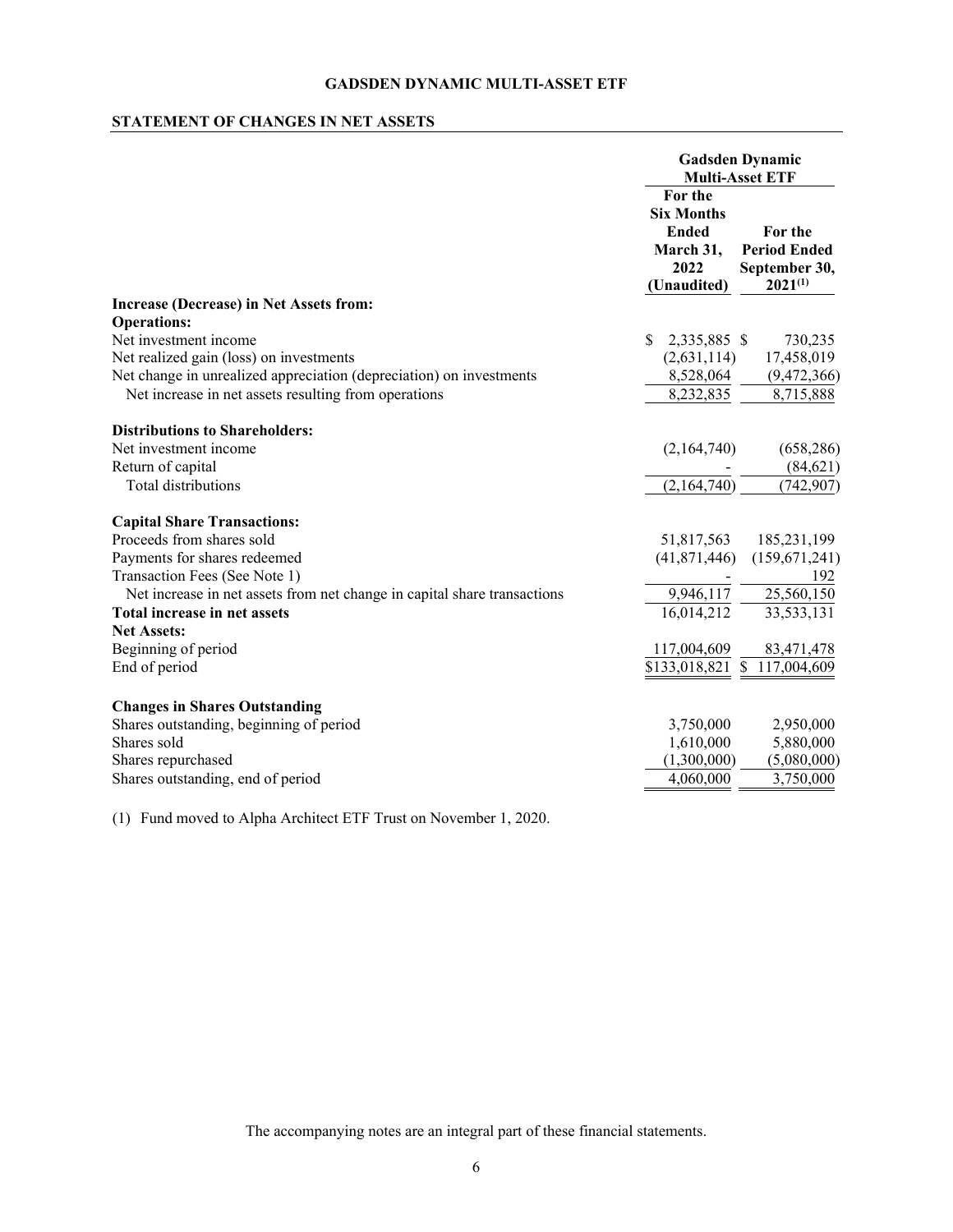#### **FINANCIAL HIGHLIGHTS For the Period Ended March 31, 2022 (Unaudited)**

|                                                |                  |      |                                                        | <b>Net</b>       |                                    |                          |                          |                                   |                        |            |                              |                          |                                                          |                            |                     |
|------------------------------------------------|------------------|------|--------------------------------------------------------|------------------|------------------------------------|--------------------------|--------------------------|-----------------------------------|------------------------|------------|------------------------------|--------------------------|----------------------------------------------------------|----------------------------|---------------------|
|                                                |                  |      | <b>Net</b>                                             | Increase in      |                                    |                          |                          |                                   |                        | <b>Net</b> |                              |                          |                                                          |                            |                     |
|                                                |                  |      | <b>Realized</b>                                        | <b>Net Asset</b> |                                    |                          |                          |                                   |                        | Asset      |                              | <b>Net</b>               |                                                          |                            |                     |
|                                                | <b>Net Asset</b> |      | and                                                    | Value            | <b>Distributions Distributions</b> |                          |                          |                                   |                        | Value.     |                              | Assets,                  |                                                          |                            |                     |
|                                                | Value,           | Net  | Jnrealized                                             | Resulting        | from Net                           | from Net                 | Return of                |                                   | <b>Transaction End</b> |            |                              | End of                   |                                                          | <b>Net</b>                 | Portfolio           |
|                                                |                  |      | <b>Beginning Investment</b> Gains on                   | from             | Investment                         | <b>Realized</b>          | Capital                  | <b>Total</b>                      | <b>Fees (See</b>       | -of        | Total                        | Period                   | Net                                                      | <b>Investment Turnover</b> |                     |
|                                                |                  |      | of Period Income <sup>(1)</sup> Investments Operations |                  | Income                             | Gains                    |                          | <b>Distribution Distributions</b> | Note $1$               |            | Period Return <sup>(2)</sup> |                          | (000's) Expenses <sup>(3)(4)</sup> Income <sup>(3)</sup> |                            | Rate <sup>(5)</sup> |
| Gadsden Dynamic Multi-Asset ETF <sup>(6)</sup> |                  |      |                                                        |                  |                                    |                          |                          |                                   |                        |            |                              |                          |                                                          |                            |                     |
| Six Months Ended March 31, 2022 (Unaudited)    | \$31.20          | 0.61 | 1.52                                                   | 2.13             | (0.57)                             |                          | $\sim$                   | (0.57)                            | $(0.00)^{0}$           |            |                              | \$32.76 6.90% \$133,019  | $0.59\%$                                                 | 3.81%                      | 104%                |
| November 1, 2020 to September 30, $2021^{(8)}$ | \$28.30          | 0.21 | 2.91                                                   | 3.12             | (0.19)                             |                          | (0.03)                   | (0.22)                            | $(0.00)^{7}$           |            |                              | \$31.20 10.13% \$117,005 | $0.59\%$                                                 | 0.73%                      | 99%                 |
| Year Ended October 31, 2020                    | \$25.99          | 0.24 | 2.68                                                   | 2.92             | (0.28)                             | (0.33)                   | $\overline{\phantom{a}}$ | (0.61)                            | $(0.00)^{0}$           |            |                              | \$28.30 11.46% \$83,471  | $0.59\%$                                                 | $0.91\%$                   | 536%                |
| November 14, $2018^{(9)}$ to October 31, 2019  | \$25.00          | 0.47 | 0.95                                                   | 1.42             | (0.43)                             | $\overline{\phantom{a}}$ | $\overline{\phantom{0}}$ | (0.43)                            | $(0.00)^{7}$           |            | \$25.99 5.79%                | \$30,542                 | $0.59\%$                                                 | .95%                       | 369%                |

(1) Net investment income per share represents net investment income divided by the daily average shares of beneficial interest outstanding throughout the period.

<span id="page-8-0"></span>(2) All returns reflect reinvested dividends, if any, but do not reflect the impact of taxes. Total return for a period of less than one year is not annualized.

(3) For periods of less than one year, these ratios are annualized.

(4) Net expenses include effects of any reimbursement or recoupment.

(5) Portfolio turnover is not annualized and is calculated without regard to short-term securities having a maturity of less than one year.

(6) Net and gross expenses do not include expenses of the investment companies in which the Fund invests.

(7) Rounds to less than \$.005.

(8) Gadsden Dynamic Multi-Asset ETF previously used an October 31st fiscal year end. The Fund moved to the Alpha Architect ETF Trust on November 1, 2020 and subsequently changed to September 30th fiscal year end.

(9) Commencement of operations.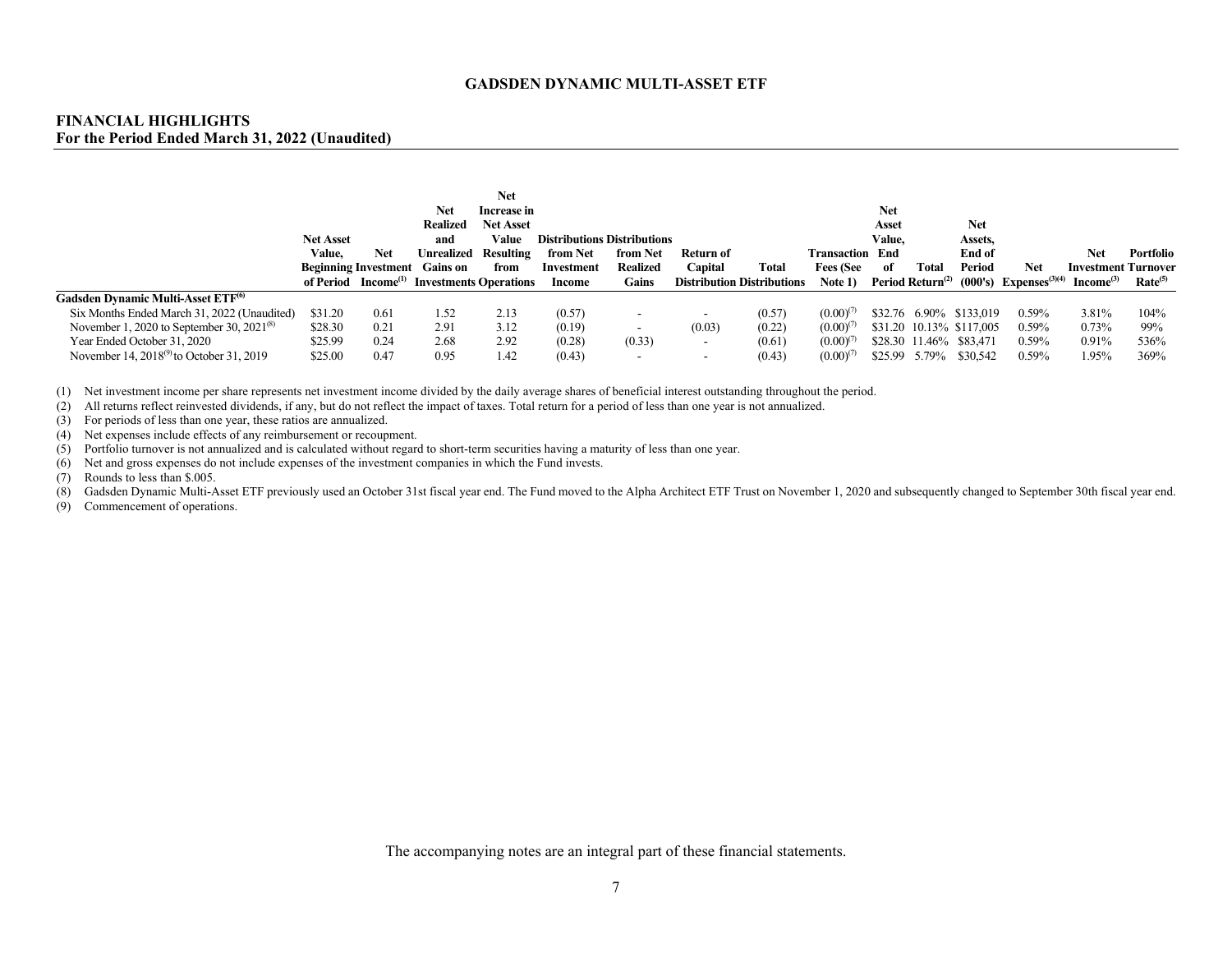#### <span id="page-9-0"></span>**NOTES TO THE FINANCIAL STATEMENTS MARCH 31, 2022 (UNAUDITED)**

#### **NOTE 1 – ORGANIZATION**

Gadsden Dynamic Multi-Asset ETF (the "Fund") is a series of the Alpha Architect ETF Trust (the "Trust"), which was organized as a Delaware statutory trust on October 11, 2013. The Trust is registered with the Securities and Exchange Commission ("SEC") under the Investment Company Act of 1940, as amended (the "1940 Act"), as an open-end management investment company and the offering of the Fund's shares ("Shares") is registered under the Securities Act of 1933, as amended (the "Securities Act"). The Fund commenced operations on November 14, 2018 and became a series of the Trust via a merger on November 2, 2020. The Fund qualifies as an investment company as defined in the Financial Accounting Standards Codification Topic 946-Financial Services- Investment Companies. The Fund's investment objective is to seek total return.

As noted above, the Fund is the successor to the Gadsden Dynamic Multi-Asset ETF (the "Predecessor Fund"), a series of ETF Series Solutions, which had the same investment objective as the Fund. Gadsden, LLC (the "Sub-Adviser"), the sub-adviser to the Fund, was the adviser to the Predecessor Fund. On October 13, 2020, the shareholders of the Predecessor Fund approved the reorganization of the Predecessor Fund with and into the Fund. Effective as of prior to the open of business on November 2, 2020, the assets and liabilities of the Predecessor Fund were transferred to the Fund in exchange for shares of the Fund. For financial reporting purposes, assets received, and shares issued by the Fund were recorded at fair value; however, the cost basis of the investments received from the Predecessor Fund was carried forward to align ongoing reporting of the Fund's realized and unrealized gains and losses with amounts distributable to shareholders for tax purposes. Costs incurred by the Fund in connection with the reorganization were paid by Empowered Funds, LLC d/b/a EA Advisers (the "Adviser") or its affiliates. The fiscal year end of the Predecessor Fund was October 31. In contrast, the fiscal year end of the Fund is September 30. Operations prior to November 1, 2020 were for the Predecessor Fund. As of November 1, 2020, the net assets of the Predecessor Fund were \$83,471,478, including \$9,717,792 of net unrealized appreciation and \$5,515,905 of total distributable earnings, and the shares outstanding were 2,950,000, all of which were transferred into the Fund at NAV at the closing of the reorganization.

The primary purpose of the reorganization was to move the Predecessor Fund from ETF Series Solutions Trust to the Trust, which the Sub-Adviser believed would allow the Sub-Adviser to focus its marketing and distribution efforts on the Fund while leveraging additional resources provided by the Trust

The Fund is an actively managed exchange-traded fund ("ETF") that seeks to achieve its investment objective by investing in asset classes that the Fund's portfolio managers believe offer the most attractive combined risk/return opportunities. The term "asset classes" generally includes, among others, U.S. equities, foreign securities, currencies, bonds, and real estate investment trusts (REITs). Generally, the Sub-Adviser selects investments for the Fund's portfolio based on its long-term view of macroeconomic factors. That is considered a "strategic" approach. Through that approach, the Fund's portfolio will generally have exposure to a variety of asset classes, geographies, and market capitalizations. Additionally, for a portion of the Fund's portfolio, the Sub-Adviser may seek to change the Fund's investment portfolio based on its short-term view of the markets, which is referred to as a "tactical" approach.

Shares of the Gadsden Dynamic Multi-Asset ETF are listed and traded on NYSE Arca, Inc. Market prices for the shares may be different from their net asset value ("NAV"). The Fund issues and redeems shares on a continuous basis at NAV only in blocks of 10,000 shares, called "Creation Units." Creation Units are issued and redeemed principally in-kind for securities included in a specified universe. Once created, shares generally trade in the secondary market at market prices that change throughout the day in share amounts less than a Creation Unit. Except when aggregated in Creation Units, shares are not redeemable securities of the Fund. Shares of the Fund may only be purchased or redeemed by certain financial institutions ("Authorized Participants").

An Authorized Participant is either (i) a broker-dealer or other participant in the clearing process through the Continuous Net Settlement System of the National Securities Clearing Corporation or (ii) a DTC participant and, in each case, must have executed a Participant Agreement with the Distributor. Most retail investors do not qualify as Authorized Participants nor have the resources to buy and sell whole Creation Units. Therefore, they are unable to purchase or redeem the shares directly from the Fund. Rather, most retail investors may purchase shares in the secondary market with the assistance of a broker and are subject to customary brokerage commissions or fees.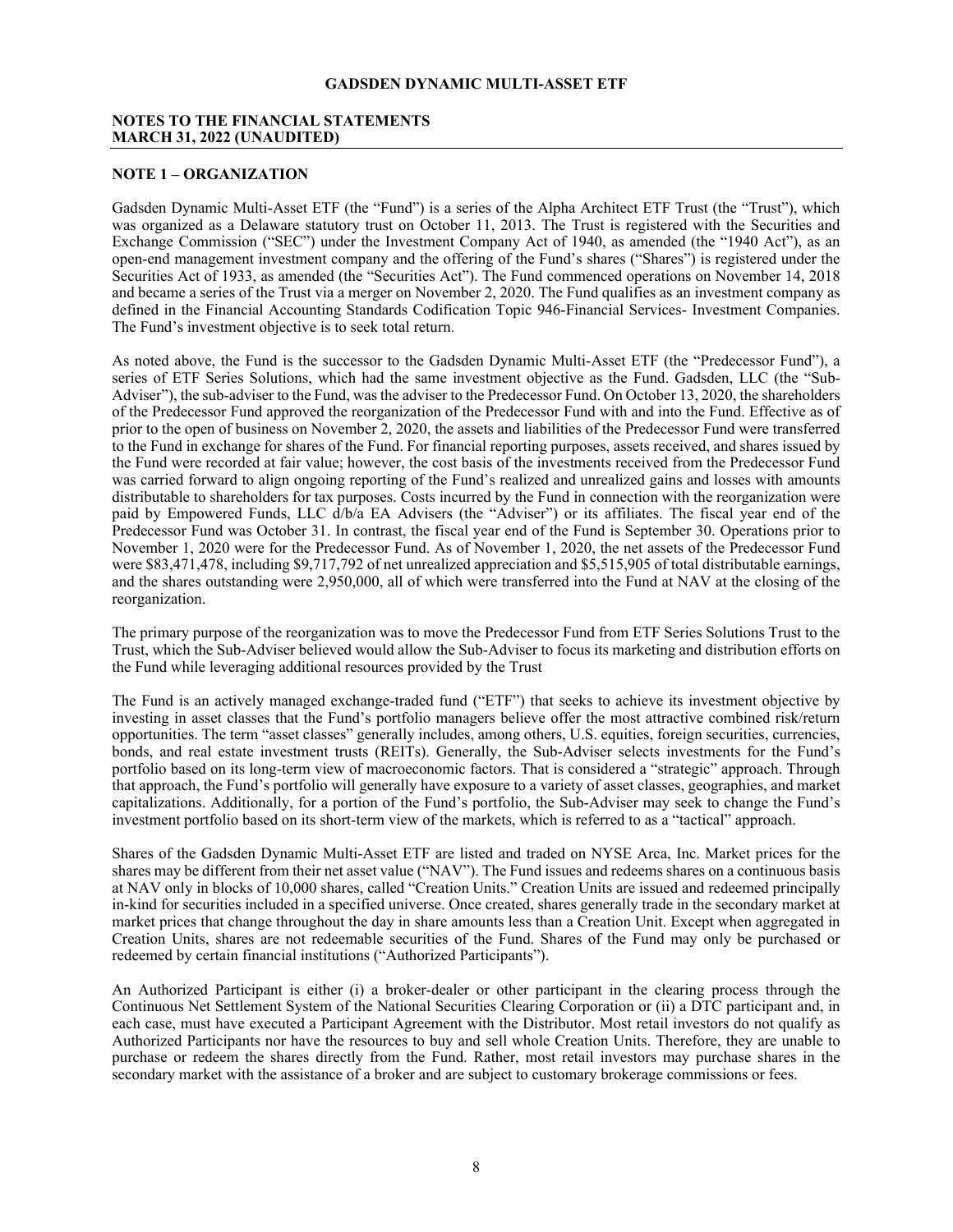## **NOTES TO THE FINANCIAL STATEMENTS (CONTINUED) MARCH 31, 2022 (UNAUDITED)**

Authorized Participants may be required to pay a transaction fee to compensate the Trust or its custodian for costs incurred in connection with creation and redemption transactions. The standard transaction fee, which is payable to the Trust's custodian, typically applies to in-kind purchases of the Fund effected through the clearing process on any business day, regardless of the number of Creation Units purchased or redeemed that day ("Standard Transaction Fees"). Variable fees are imposed to compensate the Fund for the transaction costs associated with the cash transactions fees. Certain fund deposits consisting of cash-in-lieu or cash value may be subject to a variable charge ("Variable Transaction Fees"), which is payable to the Fund, of up to 2.00% of the value of the order in addition to the Standard Transaction Fees. Variable Transaction Fees received by the Fund, if any, are displayed in the Capital Share Transactions sections of the Statements of Changes in Net Assets.

Because, among other things, the Fund imposes transaction fees on purchases and redemptions of Shares to cover the custodial and other costs incurred by the Fund in effecting trades, the Board determined that it is not necessary to adopt policies and procedures to detect and deter market timing of the Fund's Shares.

## **NOTE 2 – SIGNIFICANT ACCOUNTING POLICIES**

The following is a summary of significant accounting policies consistently followed by the Fund. These policies are in conformity with accounting principles generally accepted in the United States of America ("GAAP").

A. *Security Valuation*. Equity securities that are traded on a national securities exchange, except those listed on the NASDAQ Global Market® ("NASDAQ") are valued at the last reported sale price on the exchange on which the security is principally traded. Securities traded on NASDAQ will be valued at the NASDAQ Official Closing Price ("NOCP"). If, on a particular day, an exchange-traded or NASDAQ security does not trade, then the most recent quoted bid for exchange-traded or the mean between the most recent quoted bid and ask price for NASDAQ securities will be used. Equity securities that are not traded on a listed exchange are generally valued at the last sale price in the over-the-counter market. If a non-exchange traded security does not trade on a particular day, then the mean between the last quoted closing bid and asked price will be used. Prices denominated in foreign currencies are converted to U.S. dollar equivalents at the current exchange rate, which approximates fair value. Redeemable securities issued by open-end investment companies are valued at the investment company's applicable net asset value, with the exception of exchange-traded open-end investment companies which are priced as equity securities.

Securities for which quotations are not readily available are valued by a committee established by the Trust's Board of Trustees (the "Board") in accordance with procedures established by the Board. This "fair valuation" process is designed to value the subject security at the price the Trust would reasonably expect to receive upon its current sale. When a security is "fair valued," consideration is given to the facts and circumstances relevant to the particular situation, including a review of various factors set forth in the pricing procedures adopted by the Board. The use of "fair value" pricing by a Fund may cause the net asset value of its shares to differ significantly from the net asset value that would be calculated without regard to such considerations. As of March 31, 2022, the Fund did not hold any "fair valued" securities.

As described above, the Fund may use various methods to measure the fair value of their investments on a recurring basis. GAAP establishes a hierarchy that prioritizes inputs to valuation methods. The three levels of inputs are:

Level 1 – Unadjusted quoted prices in active markets for identical assets or liabilities that the Fund has the ability to access.

Level 2 – Observable inputs other than quoted prices included in Level 1 that are observable for the asset or liability, either directly or indirectly. These inputs may include quoted prices for the identical instrument on an inactive market, prices for similar instruments, interest rates, prepayment speeds, credit risk, yield curves, default rates and similar data.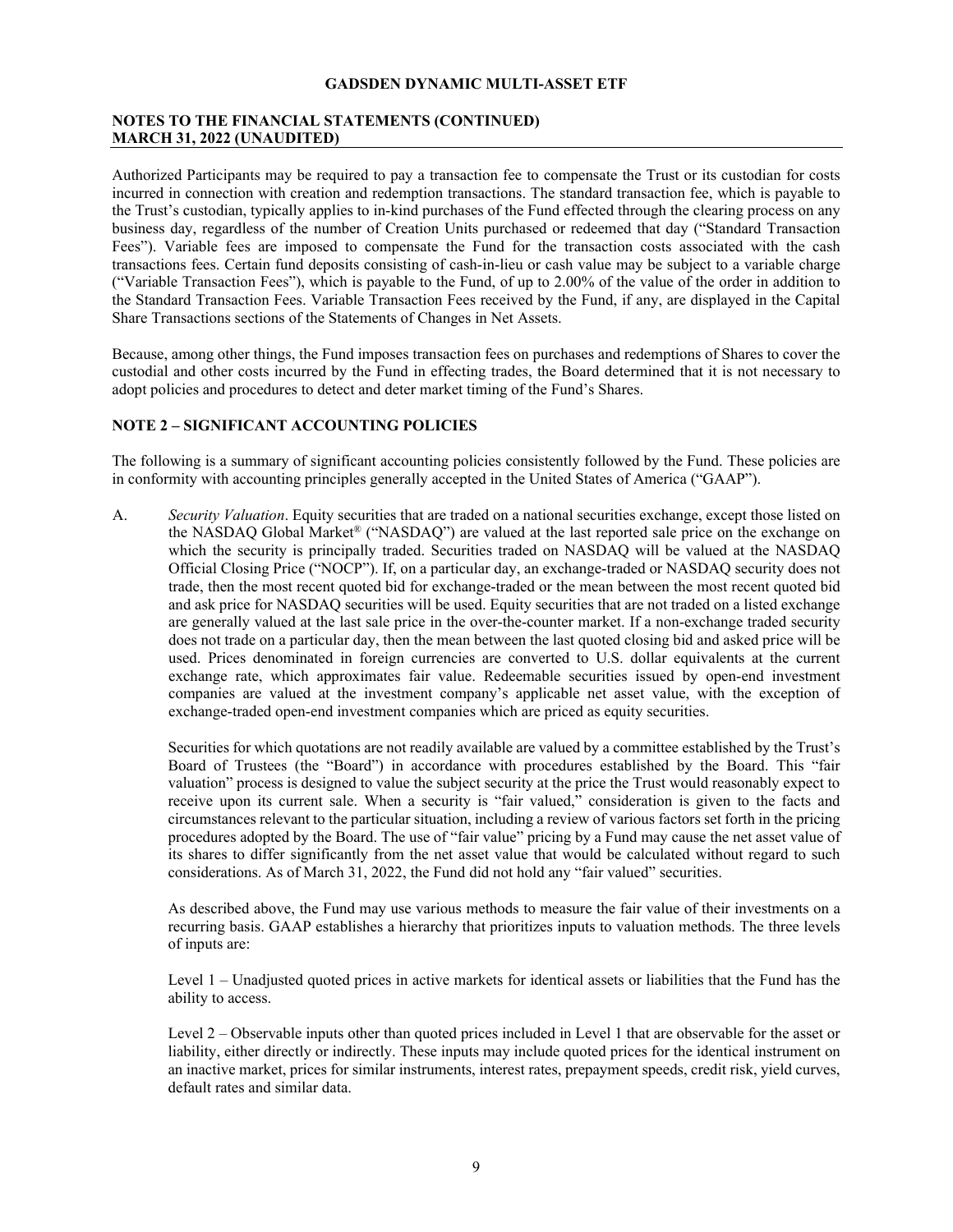#### **NOTES TO THE FINANCIAL STATEMENTS (CONTINUED) MARCH 31, 2022 (UNAUDITED)**

Level 3 – Unobservable inputs for the asset or liability, to the extent relevant observable inputs are not available; representing the Fund's own assumptions about the assumptions a market participant would use in valuing the asset or liability and would be based on the best information available.

The availability of observable inputs can vary from security to security and is affected by a wide variety of factors, including, for example, the type of security, whether the security is new and not yet established in the marketplace, the liquidity of markets, and other characteristics particular to the security. To the extent that valuation is based on models or inputs that are less observable or unobservable in the market, the determination of fair value requires more judgment. Accordingly, the degree of judgment exercised in determining fair value is greatest for instruments categorized in Level 3.

The inputs used to measure fair value may fall into different levels of the fair value hierarchy. In such cases, for disclosure purposes, the level in the fair value hierarchy within which the fair value measurement falls in its entirety, is determined based on the lowest level input that is significant to the fair value measurement in its entirety.

The following is a summary of the fair value classification of the Fund's investments as of March 31, 2022:

| <b>DESCRIPTION</b>                       | LEVEL 1           | LEVEL 2 LEVEL 3 | TOTAL             |
|------------------------------------------|-------------------|-----------------|-------------------|
| <b>Gadsden Dynamic Multi-Asset ETF</b>   |                   |                 |                   |
| <b>Assets*</b>                           |                   |                 |                   |
| <b>Common Stocks</b>                     | $\$ 8,142,244 \$$ | - \$            | $-$ \$ 8,142,244  |
| Investment Companies                     | 120,579,591       |                 | $-120,579,591$    |
| Investments Purchased with Proceeds from |                   |                 |                   |
| Securities Lending                       | 11,930,818        |                 | 11,930,818        |
| Money Market Funds                       | 4,283,783         |                 | 4,283,783         |
| <b>Total Investments in Securities</b>   | \$144,936,436 \$  | - 8             | $-$ \$144,936,436 |

\* For further detail on each asset class, see the Schedule of Investments

During the fiscal period ended March 31, 2022, the Fund did not invest in any Level 3 investments and recognized no transfers to/from Level 3. Transfers between levels are recognized at the end of the reporting period.

B. *Risks.* Markets may perform poorly and the returns from the securities in which a Fund invests may underperform returns from the general securities markets. Securities markets may experience periods of high volatility and reduced liquidity in response to governmental actions or intervention, economic or market developments, or other external factors. The value of a company's securities may rise or fall in response to company, market, economic or other news.

Foreign securities may underperform U.S. securities and may be more volatile than U.S. securities. Risks relating to investments in foreign securities (including, but not limited to, depositary receipts and participation certificates) and to securities of issuers with significant exposure to foreign markets include: currency exchange rate fluctuation; less available public information about the issuers of securities; less stringent regulatory standards; lack of uniform accounting, auditing and financial reporting standards; and country risks including less liquidity, high inflation rates, unfavorable economic practices, political instability and expropriation and nationalization risks.

The risks of foreign securities typically are greater in emerging and less developed markets. For example, in addition to the risks associated with investments in any foreign country, political, legal and economic structures in these less developed countries may be new and changing rapidly, which may cause instability and greater risk of loss. These securities markets may be less developed and securities in those markets are generally more volatile and less liquid than those in developed markets. Investing in emerging market countries may involve substantial risk due to, among other reasons, limited information; higher brokerage costs; different accounting, auditing and financial reporting standards; less developed legal systems and thinner trading markets as compared to those in developed countries; different clearing and settlement procedures and custodial services; and currency blockages or transfer restrictions. Emerging market countries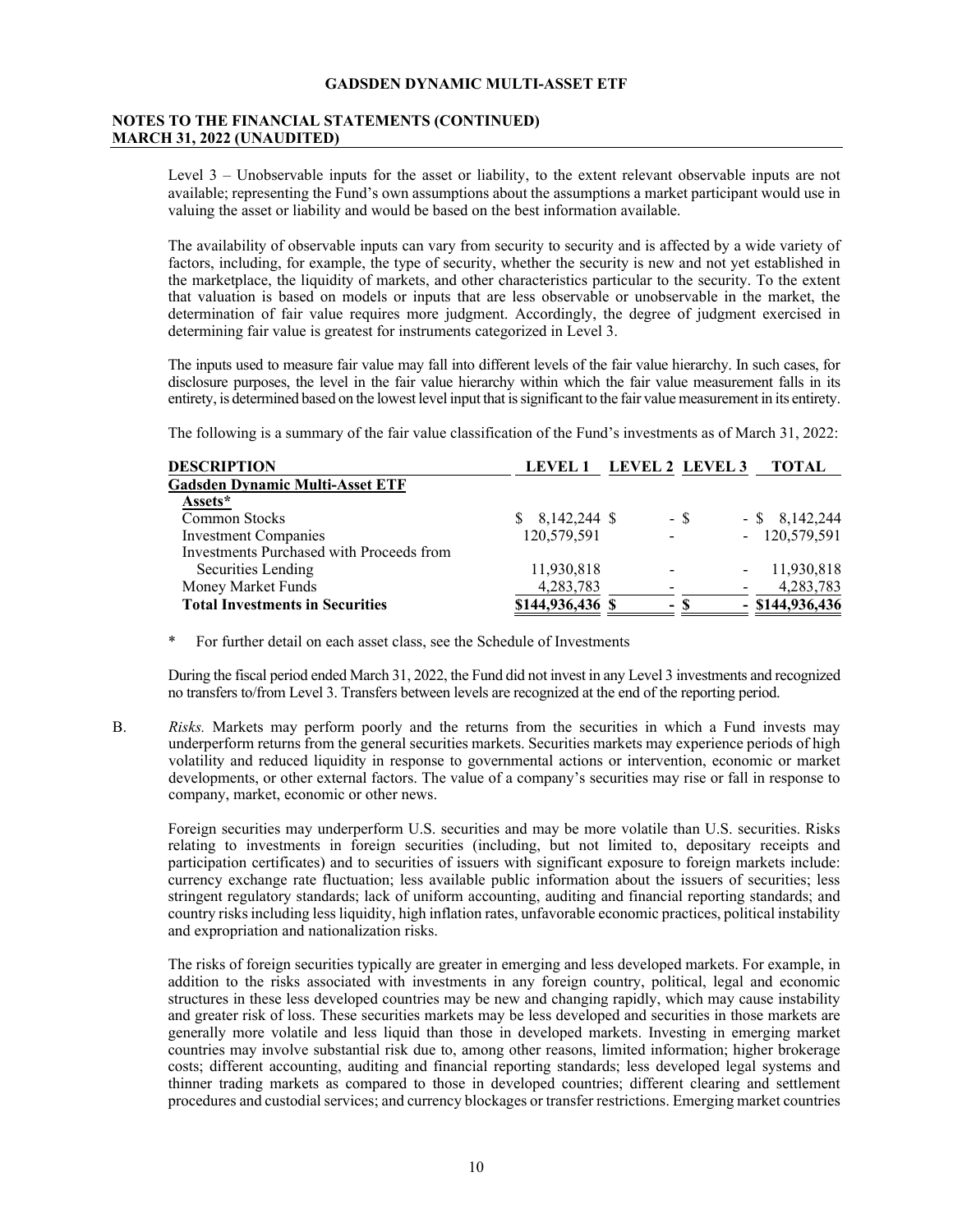#### **NOTES TO THE FINANCIAL STATEMENTS (CONTINUED) MARCH 31, 2022 (UNAUDITED)**

also are more likely to experience high levels of inflation, deflation or currency devaluations, which could hurt their economies and securities markets. Certain emerging markets also may face other significant internal or external risks, including a heightened risk of war and ethnic, religious and racial conflicts. In addition, governments in many emerging market countries participate to a significant degree in their economies and securities markets, which may impair investment and economic growth of companies in those markets. Such markets may also be heavily reliant on foreign capital and, therefore, vulnerable to capital flight.

The global outbreak of COVID-19 has disrupted economic markets and the prolonged economic impact is uncertain. The operational and financial performance of the issuers of securities in which the Fund invests depends on future developments, including the duration and spread of the outbreak, and such uncertainty may in turn impact the value of the Fund's investments.

See the Fund's Prospectus and Statement of Additional Information regarding the risks of investing in shares of the Funds.

C. *Foreign Currency.* Investment securities and other assets and liabilities denominated in foreign currencies are translated into U.S. dollar amounts using the spot rate of exchange at the date of valuation. Purchases and sales of investment securities and income and expense items denominated in foreign currencies are translated into U.S. dollar amounts on the respective dates of such transactions.

The Fund isolates the portion of the results of operations resulting from changes in foreign exchange rates on investments from the fluctuations arising from changes in market prices of securities held. That portion of gains (losses) attributable to the changes in market prices and the portion of gains (losses) attributable to changes in foreign exchange rates are included on the "Statement of Operations" under "Net realized gain (loss) – Foreign currency" and "Change in Net Unrealized Appreciation (Depreciation) – Foreign Currency," respectively.

The Fund reports net realized foreign exchange gains or losses that arise from sales of foreign currencies, currency gains or losses realized between the trade and settlement dates on securities transactions, and the difference between the amounts of dividends, interest, and foreign withholding taxes recorded on the Fund's books and the U.S. dollar equivalent of the amounts actually received or paid. Net unrealized foreign exchange gains and losses arise from changes in the fair values of assets and liabilities, other than investments in securities at fiscal year-end, resulting from changes in exchange rates.

D. *Federal Income Taxes.* The Fund intends to continue to comply with the requirements of subchapter M of the Internal Revenue Code of 1986, as amended, as necessary to qualify as a regulated investment company and distribute substantially all net taxable investment income and net realized gains to shareholders in a manner which results in no tax cost to a Fund. Therefore, no federal income tax provision is required. As of and during the fiscal period ended March 31, 2022, the Fund did not have any tax positions that did not meet the "more-likely-than-not" threshold of being sustained by the applicable tax authority. As of and during the fiscal year period ended March 31, 2022, the Fund did not have liabilities for any unrecognized tax benefits. A Fund would/will recognize interest and penalties, if any, related to unrecognized tax benefits on uncertain tax positions as income tax expense in the Statement of Operations. During the fiscal period ended March 31, 2022, the Fund did not incur any interest or penalties. The Fund is subject to examination by U.S. taxing authorities for the tax periods since the Fund's commencement of operations.

The Fund may be subject to taxes imposed on realized and unrealized gains on securities of certain foreign countries in which the Fund invests. The foreign tax expense, if any, was recorded on an accrual basis and is included in "Net realized gain (loss) on investments" and "Net increase (decrease) in unrealized appreciation or depreciation on investments" on the accompanying Statements of Operations. The amount of foreign tax owed, if any, is included in "Payable for foreign taxes" on the accompanying Statements of Assets and Liabilities and is comprised of withholding taxes on foreign dividends and taxes on unrealized gains.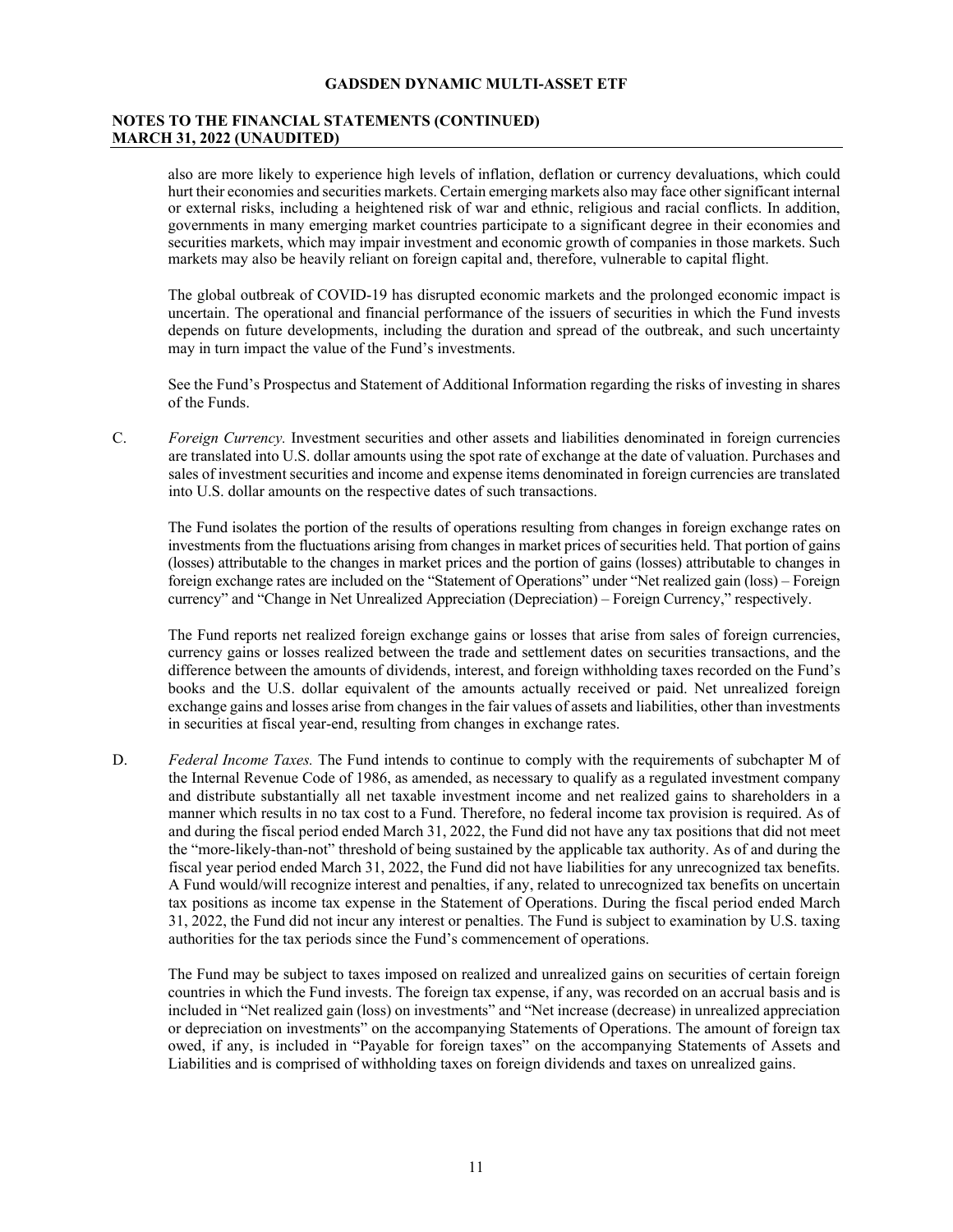# **NOTES TO THE FINANCIAL STATEMENTS (CONTINUED) MARCH 31, 2022 (UNAUDITED)**

E. *Security Transactions and Investment Income.* Investment securities transactions are accounted for on the trade date. Gains and losses realized on sales of securities are determined on a specific identification basis. Dividend income is recorded on the ex-dividend date, net of any foreign taxes withheld at source. Interest income is recorded on an accrual basis. Withholding taxes on foreign dividends have been provided for in accordance with the Funds' understanding of the applicable tax rules and regulations.

Distributions to shareholders from net investment income and from net realized gains on securities for the Fund are declared and paid on an annual basis. Distributions are recorded on the ex-dividend date. The Fund may distribute more frequently, if necessary, for tax purposes.

- F. *Use of Estimates.* The preparation of financial statements in conformity with GAAP requires management to make estimates and assumptions that affect the reported amounts of assets and liabilities at the date of the financial statements, as well as the reported amounts of increases and decreases in net assets from operations during the period. Actual results could differ from those estimates.
- G. *Share Valuation.* The NAV per share of the Fund is calculated by dividing the sum of the value of the securities held by the Fund, plus cash and other assets, minus all liabilities (including estimated accrued expenses) by the total number of shares outstanding for the Fund, rounded to the nearest cent. The Fund's shares will not be priced on the days on which the New York Stock Exchange ("NYSE") is closed for regular trading. The offering and redemption price per share for the Fund is equal to the Fund's net asset value per share.
- J. *Guarantees and Indemnifications.* In the normal course of business, the Fund enters into contracts with service providers that contain general indemnification clauses. Additionally, as is customary, the Trust's organizational documents permit the Trust to indemnify its officers and trustees against certain liabilities under certain circumstances. Each Fund's maximum exposure under these arrangements is unknown as this would involve future claims that may be against the Fund that have not yet occurred. As of the date of this Report, no claim has been made for indemnification pursuant to any such agreement of the Fund.
- K. *Reclassification of Capital Accounts.* GAAP requires that certain components of net assets relating to permanent differences be reclassified between financial and tax reporting. These reclassifications have no effect on net assets or net asset value per share. In addition, the Fund's realized net capital gains resulting from in-kind redemptions, in which shareholders exchanged Fund shares for securities held by the Fund rather than for cash. Because such gains are not taxable to the Fund, and are not distributed to shareholders, they have been reclassified from accumulated net realized losses to paid-in capital. No reclassifications were made for the fiscal period ended March 31, 2022.

# **NOTE 3 – COMMITMENTS AND OTHER RELATED PARTY TRANSACTIONS**

Empowered Funds, LLC d/b/a EA Advisers serves as the investment adviser to the Funds. Pursuant to an investment advisory agreement (the "Advisory Agreement") between the Trust, on behalf of the Fund, and the Adviser, the Adviser provides investment advice to the Fund and oversees the day-to-day operations of the Fund, subject to the direction and control of the Board and the officers of the Trust. Under the Advisory Agreement, the Adviser is also responsible for arranging transfer agency, custody, fund administration and accounting, and other non-distribution related services necessary for the Fund to operate. The Adviser administers the Fund's business affairs, provides office facilities and equipment and certain clerical, bookkeeping and administrative services. The Adviser agrees to pay all expenses incurred by the Fund except for the fee paid to the Adviser pursuant to the Advisory Agreement, payments under any distribution plan adopted pursuant to Rule 12b-1, brokerage expenses, acquired fund fees and expenses, taxes (including tax-related services), interest (including borrowing costs), litigation expenses (including class actionrelated services), and other non-routine or extraordinary expenses.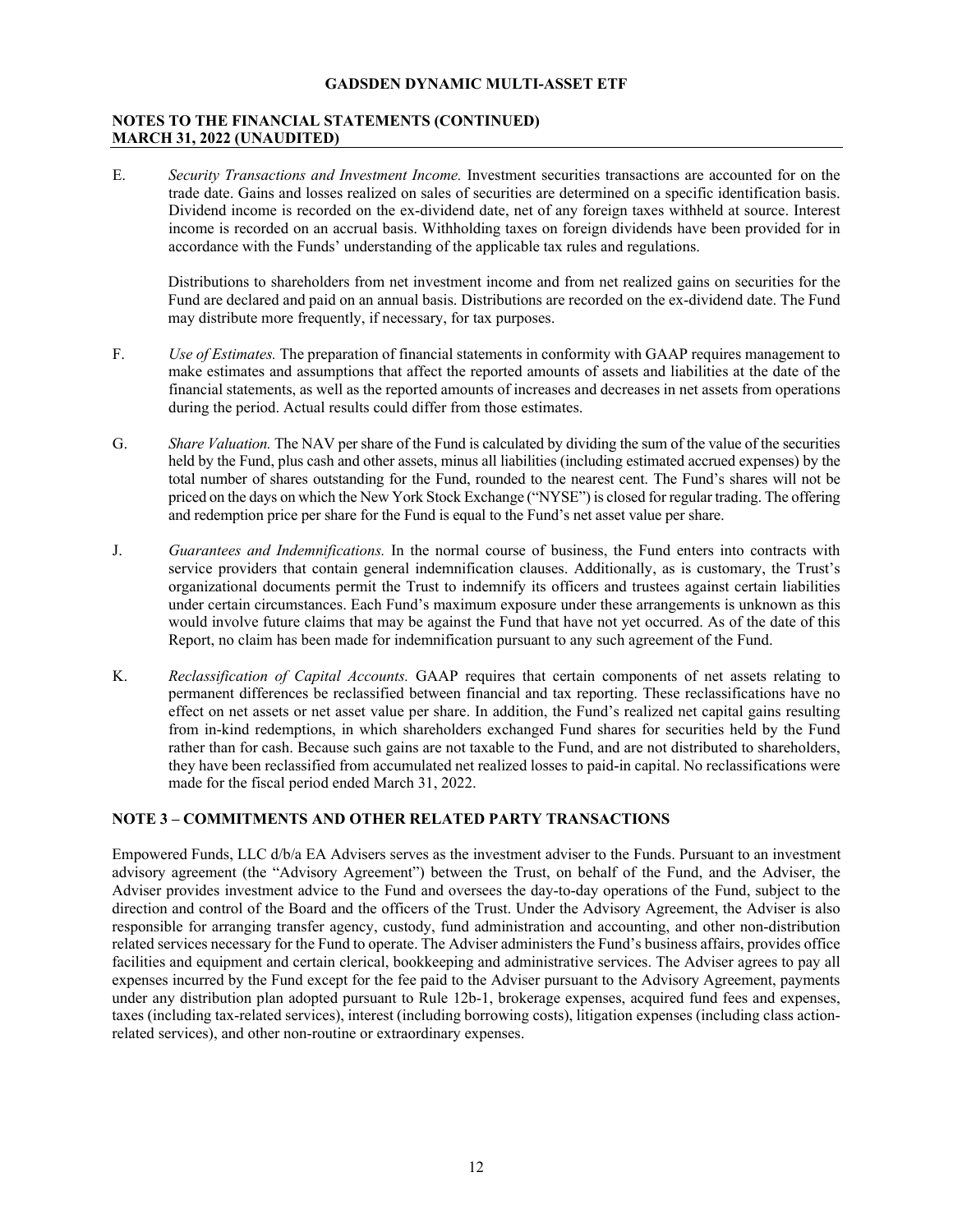# **NOTES TO THE FINANCIAL STATEMENTS (CONTINUED) MARCH 31, 2022 (UNAUDITED)**

U.S. Bancorp Fund Services, LLC ("Fund Services" or "Administrator"), doing business as U.S. Bank Global Fund Services, acts as the Funds' Administrator and, in that capacity, performs various administrative and accounting services for the Funds. The Administrator prepares various federal and state regulatory filings, reports and returns for the Funds, including regulatory compliance monitoring and financial reporting; prepares reports and materials to be supplied to the trustees; monitors the activities of the Funds' Custodian, transfer agent and fund accountant. Fund Services also serves as the transfer agent and fund accountant to the Funds. U.S. Bank N.A. (the "Custodian"), an affiliate of the Administrator, serves as the Funds' Custodian.

The Custodian acts as the securities lending agent (the "Securities Lending Agent") for the Fund.

At a Board meeting held on July 28, 2020, the Board of Trustees of the Trust (the "Trustees") including each Trustee who is not an "interested person" of the Trust, as defined in the 1940 Act (the "Independent Trustees"), approved the Advisory Agreement for an initial two-year term. Per the Advisory Agreement, the Fund pays an annual rate of 0.59% to the Adviser monthly based on average daily net assets. A description of the Board's consideration was included in the Fund's annual report dated September 30, 2021.

# **NOTE 4 – SECURITIES LENDING**

On October 1, 2021, the Board approved the use of securities lending. The Fund may lend up to 33.3% of the value of the securities in its portfolio to brokers, dealers and financial institutions (but not individuals) under terms of participation in a securities lending program administered by the Securities Lending Agent. The securities lending agreement requires that loans are collateralized at all times in an amount equal to at least 102% of the value of any domestic loaned securities at the time of the loan, plus accrued interest. The use of loans of foreign securities, which are denominated and payable in U.S. dollars, shall be collateralized in an amount equal to 105% of the value of any loaned securities at the time of the loan plus accrued interest. The Fund receives compensation in the form of fees and earns interest on the cash collateral. The amount of fees depends on a number of factors including the type of security and length of the loan. The Fund continues to receive interest payments or dividends on the securities loaned during the borrowing period. Gain or loss on the value of securities loaned that may occur during the term of the loan will be for the account of the Fund. The Fund has the right under the terms of the securities lending agreement to recall the securities from the borrower on demand.

The securities lending agreement provides that, in the event of a borrower's material default, the Securities Lending Agent shall take all actions the Securities Lending Agent deems appropriate to liquidate the collateral, purchase replacement securities at the Securities Lending Agent's expense, or pay the Fund an amount equal to the market value of the loaned securities, subject to certain limitations which are set forth in detail in the securities lending agreement between the Fund and the Securities Lending Agent.

As of the end of the current fiscal period, the Fund had loaned securities and received cash collateral for the loans. The cash collateral is invested by the Securities Lending Agent in accordance with the Trust approved investment guidelines. Those guidelines require the cash collateral to be invested in readily marketable, high quality, short-term obligations; however, such investments are subject to risk of payment delays or default on the part of the issuer or counterparty or otherwise may not generate sufficient interest to support the costs associated with securities lending. The Fund could also experience delays in recovering its securities and possible loss of income or value if the borrower fails to return the borrowed securities, although the Fund is indemnified from this risk by contract with the Securities Lending Agent.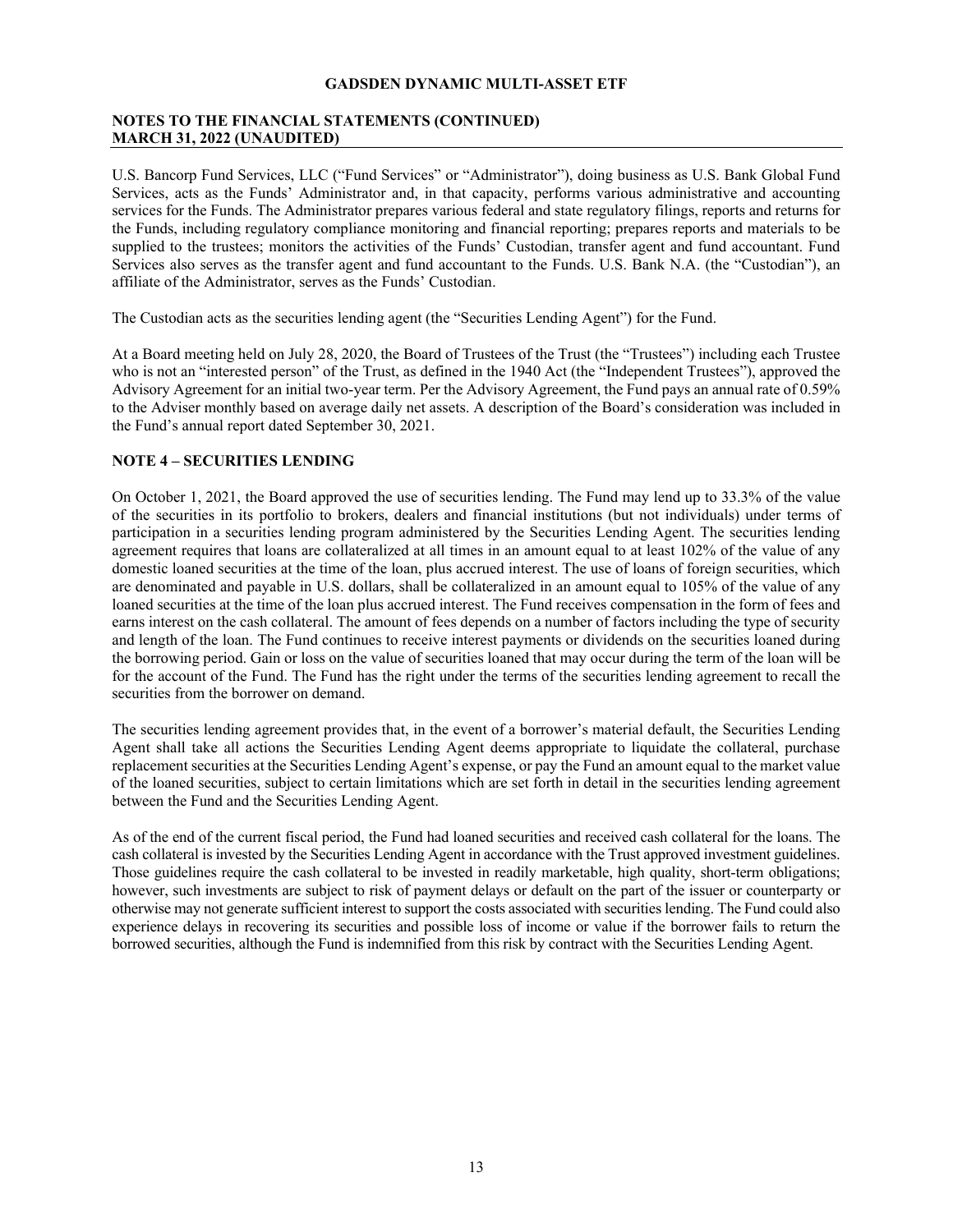# **NOTES TO THE FINANCIAL STATEMENTS (CONTINUED) MARCH 31, 2022 (UNAUDITED)**

As of the end of the current fiscal period, the values of the securities on loan and payable for collateral due to broker for the Fund were as follows:

|                                 | Value of Pavable for         |
|---------------------------------|------------------------------|
|                                 | <b>Securities Collateral</b> |
|                                 | on Loan Received*            |
| Gadsden Dynamic Multi-Asset ETF | \$11,695,206 \$11,930,818    |

\* The cash collateral received was invested in the First American Money Market Government Obligations Fund as shown on the Schedule of Investments. The investment objective is to seek maximum current income to the extent consistent with the preservation of capital and maintenance of liquidity.

The interest income earned by the Funds on the investment of cash collateral received from borrowers for the securities loaned to them ("Securities Lending Income, Net") for the Fiscal Period.

Gadsden Dynamic Multi-Asset ETF \$ 41,900

# **NOTE 5 – PURCHASES AND SALES OF SECURITIES**

For the fiscal period ended March 31, 2022, purchases and sales of securities for the Funds, excluding short-term securities and in-kind transactions, were as follows:

|                                 | <b>Purchases</b>            | <b>Sales</b> |
|---------------------------------|-----------------------------|--------------|
| Gadsden Dynamic Multi-Asset ETF | \$161,623,678 \$125,404,766 |              |

For the fiscal period ended March 31, 2022, in-kind transactions associated with creations and redemptions were as follows:

|                                 | <b>Purchases</b>          | <b>Sales</b> |
|---------------------------------|---------------------------|--------------|
| Gadsden Dynamic Multi-Asset ETF | \$11,724,591 \$41,448,358 |              |

For the fiscal period ended March 31, 2022, short-term and long-term gains on in-kind transactions were as follows:

|                                 | Short                  | Long |
|---------------------------------|------------------------|------|
|                                 | Term                   | Term |
| Gadsden Dynamic Multi-Asset ETF | \$1,939,311 \$ 819,538 |      |

There were no purchases or sales of U.S. Government securities during the fiscal period.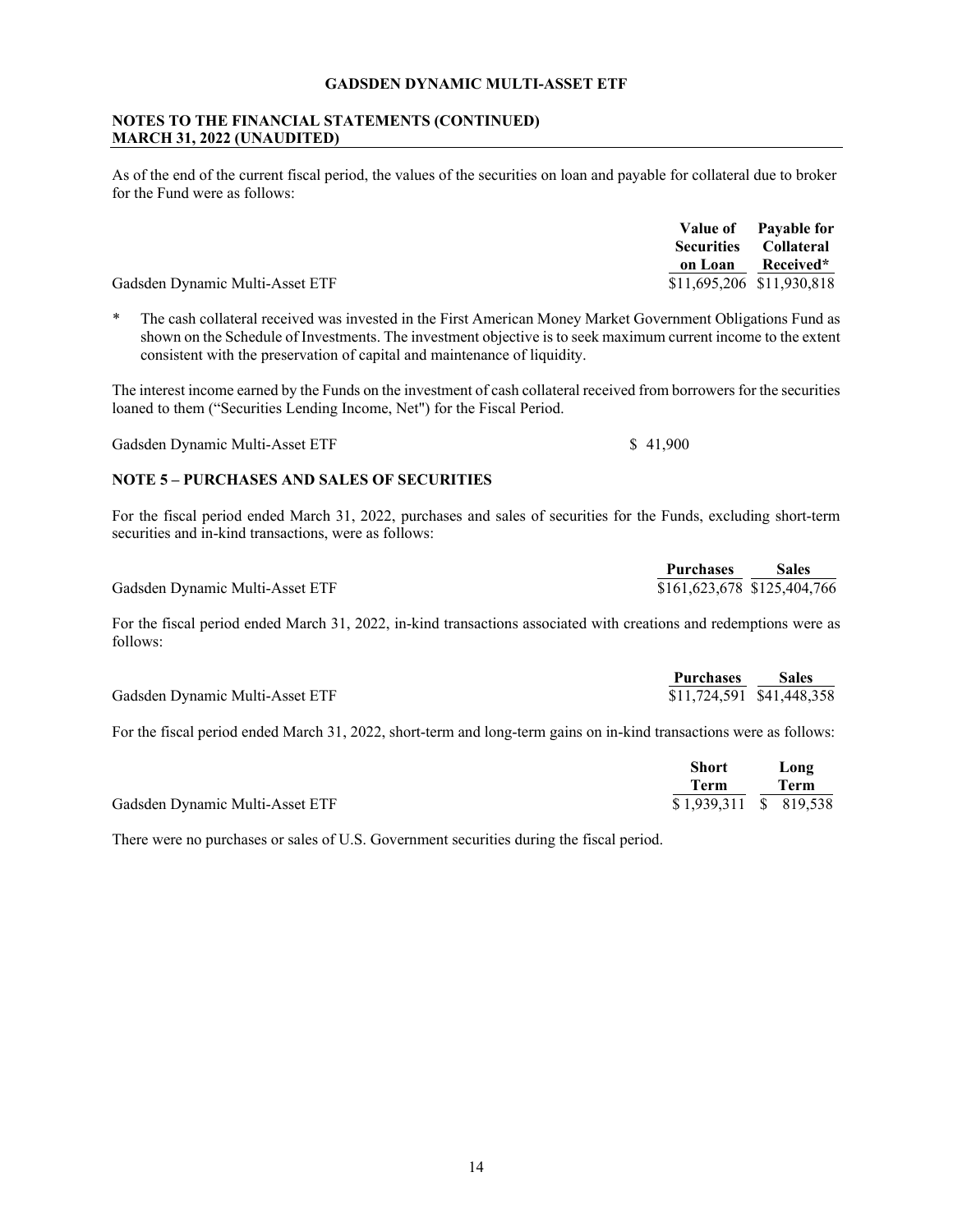# **NOTES TO THE FINANCIAL STATEMENTS (CONTINUED) MARCH 31, 2022 (UNAUDITED)**

# **NOTE 6 – TRANSACTIONS WITH AFFILIATES**

The Gadsden Dynamic Multi-Asset ETF's transactions with affiliates represent holdings for which it and the Alpha Architect ETFs have the same investment adviser. The Gadsden Dynamic Multi-Asset ETF had the following transactions with such affiliated investee funds during the fiscal period ended March 31, 2022:

|                                                                                                                                                                           | Alpha<br>Architect<br>U.S.                                                       |
|---------------------------------------------------------------------------------------------------------------------------------------------------------------------------|----------------------------------------------------------------------------------|
|                                                                                                                                                                           | Quantitative<br>Value<br><b>ETF</b>                                              |
| Value, Beginning of Period<br>Purchases<br>Proceeds from Sales<br>Net Realized Gains (Losses)<br>Change in Unrealized Appreciation (Depreciation)<br>Value, End of Period | 3,473,210<br>$\mathbb{S}^-$<br>1,714,668<br>(5,392,014)<br>455,777<br>(251, 641) |
| Dividend Income                                                                                                                                                           | 39,974                                                                           |
|                                                                                                                                                                           | <b>Alpha</b><br>Architect<br>U.S.<br>Quantitative<br>Value<br>ETF                |
| Shares, Beginning of Period<br>Number of Shares Purchased<br>Number of Shares Sold<br>Shares, End of Period                                                               | 101,541<br>46,216<br>(147, 757)                                                  |

# **NOTE 7 – TAX INFORMATION**

The components of tax basis cost of investments and net unrealized appreciation (depreciation) for federal income tax purposes at March 31, 2022 were as follows:

|                                                | Gadsden<br><b>Dynamic</b> |
|------------------------------------------------|---------------------------|
|                                                | <b>Multi-Asset</b>        |
|                                                | ETF                       |
| Tax cost of Investments                        | \$116,697,475             |
| Gross tax unrealized appreciation              | 2,698,139                 |
| Gross tax unrealized depreciation              | (2,338,813)               |
| Net tax unrealized appreciation (depreciation) | 359,326<br>S              |
| Undistributed ordinary income                  |                           |
| Undistributed long-term gain                   |                           |
| Total distributable earnings                   |                           |
| Other accumulated gain (loss)                  | (6,968,913)               |
| Total accumulated gain (loss)                  | (6,609,587)               |

Because tax adjustments are calculated annually at the end of the Fund's fiscal year, the above table does not reflect tax adjustments for the current fiscal year. For the previous fiscal year's federal income tax information, please refer to the Notes to Financial Statements section in the Fund's most recent annual report.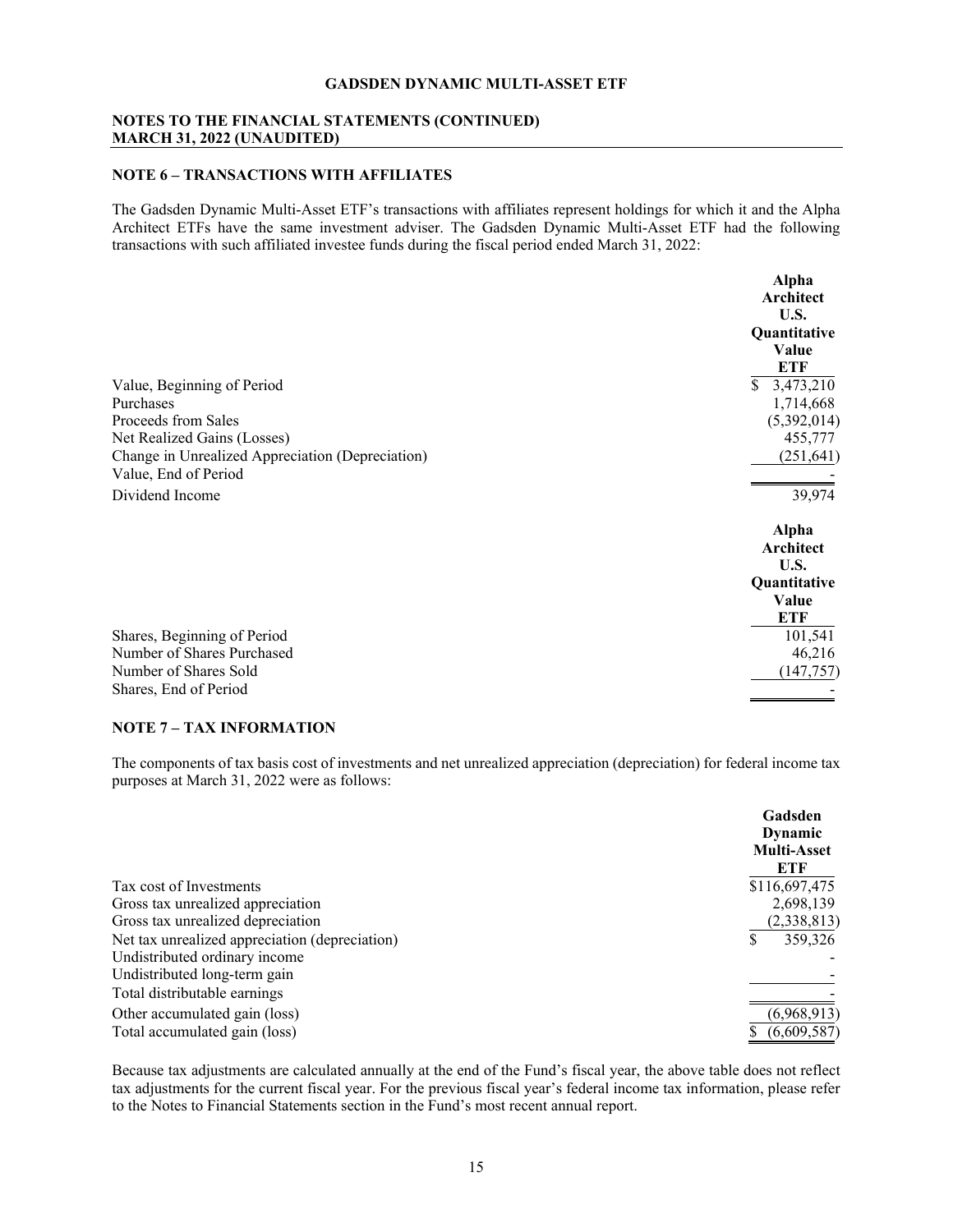# **NOTES TO THE FINANCIAL STATEMENTS (CONTINUED) MARCH 31, 2022 (UNAUDITED)**

The difference between book and tax-basis cost is attributable to the realization for tax purposes of unrealized gains on investments in REITs, partnerships, passive foreign investment companies and wash sales. Under tax law, certain capital and foreign currency losses realized after October 31 and within the taxable year are deemed to arise on the first business day of each Fund's next taxable year.

For the fiscal period ended September 30, 2021, the Fund did not defer any qualified late year losses.

At September 30, 2021, the Fund had the following capital loss carryforwards:

|                                 | Unlimited                     | Unlimited |
|---------------------------------|-------------------------------|-----------|
|                                 | Short-                        | Long-     |
|                                 | Term                          | Term      |
| Gadsden Dynamic Multi-Asset ETF | $$(6,732,081) \$ $$(223,164)$ |           |

#### **NOTE 8 – DISTRIBUTIONS TO SHAREHOLDERS**

The tax character of distributions paid by the Funds during the fiscal period ended March 31, 2022 and fiscal period ended September 30, 2021 were as follows:

|                                 | <b>Fiscal Period</b> |                                                            | <b>Fiscal Period</b> |
|---------------------------------|----------------------|------------------------------------------------------------|----------------------|
|                                 | <b>Ended</b>         | <b>Ended</b><br>March 31,<br>September 30,<br>2022<br>2021 |                      |
|                                 |                      |                                                            |                      |
|                                 |                      |                                                            |                      |
|                                 | Ordinary             | Ordinary                                                   | Return of            |
|                                 | Income               | Income                                                     | Capital              |
| Gadsden Dynamic Multi-Asset ETF | 2,164,740 \$         | 658,286 \$                                                 | 84.621               |

# **NOTE 9 – OTHER INFORMATION**

Effective March 31, 2021, Foreside Financial Group, LLC ("Foreside") acquired Quasar Distributors, LLC ("Quasar"), the Funds' distributor, from U.S. Bancorp. As a result of the acquisition, Quasar became a wholly-owned broker-dealer subsidiary of Foreside and is no longer affiliated with U.S. Bancorp. The Board of Trustees of the Trust has approved a new Distribution Agreement to enable Quasar to continue serving as the Funds' distributor.

On July 7, 2021, Foreside Financial Group, LLC ("Foreside"), the parent company of Quasar Distributors, LLC ("Quasar"), the Fund's distributor, announced that it had entered into a definitive purchase and sale agreement with Genstar Capital ("Genstar") such that Genstar would acquire a majority stake in Foreside. The transaction closed at the end of the third quarter of 2021. Quasar remains the Fund's distributor after the close of the transaction, as approved by the Board on September 15, 2021.

# **NOTE 10 – SUBSEQUENT EVENTS**

In preparing these financial statements, management of the Fund has evaluated events and transactions for potential recognition or disclosure through date the financial statements were issued. There were no transactions that occurred during the period subsequent to March 31, 2022, that materially impacted the amounts or disclosures in the Fund's financial statements.

On April 19, 2022, the Board of Trustees approved the renaming of the Trust to EA Series Trust.

On April 19, 2022, the Board of Trustees approved a new officer of the Trust. As of April 21, 2022, Sean Hegarty is the Assistant Treasurer and Liquidity Risk Management Program Administrator for the EA Series Trust.

On May 2, 2022 the minimum fixed creation fee increased from \$250 to \$300 for the Fund.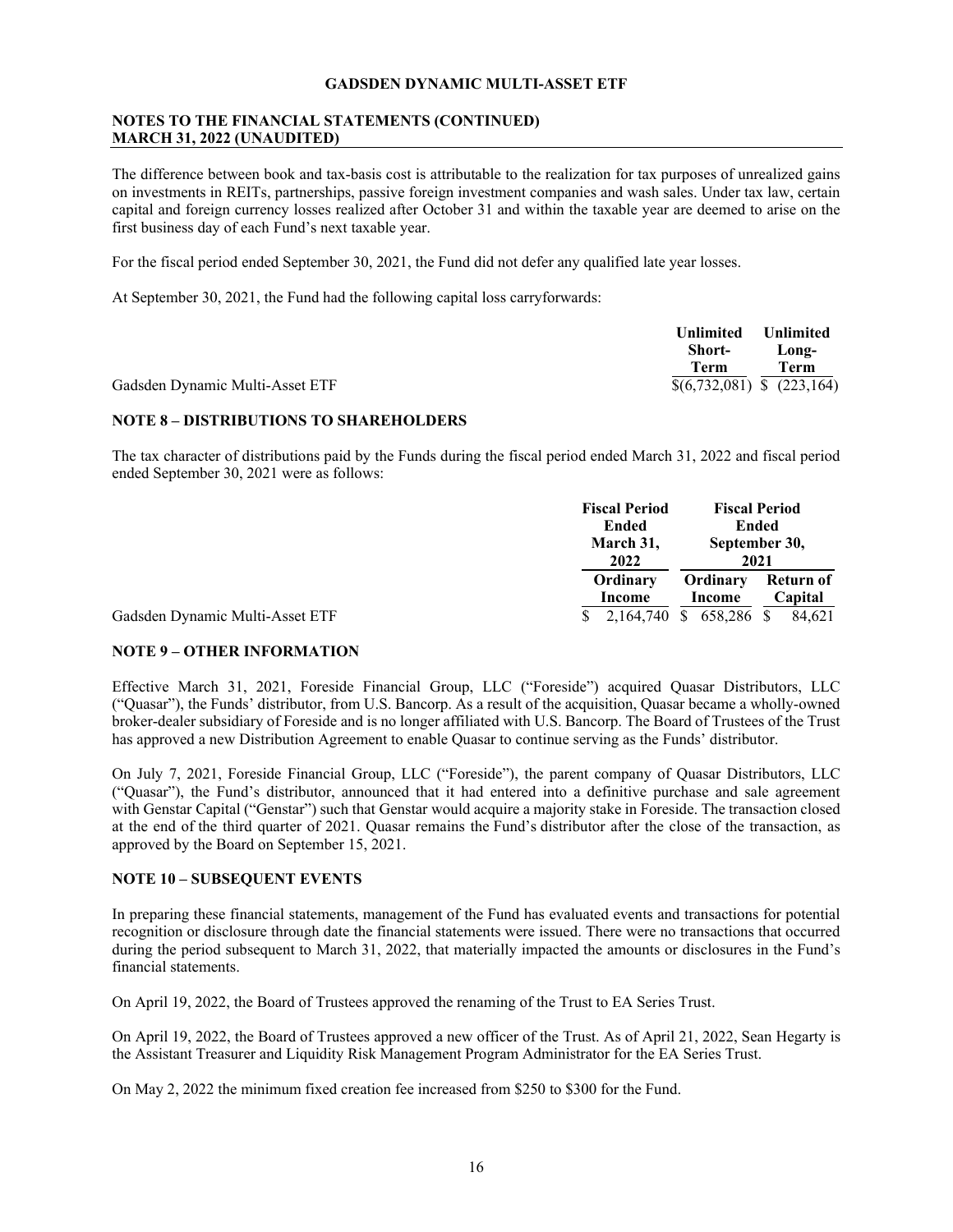# <span id="page-18-0"></span>**EXPENSE EXAMPLE MARCH 31, 2022 (UNAUDITED)**

As a shareholder of the Gadsden Dynamic Multi-Asset ETF, you incur two types of costs: (1) transaction costs, including brokerage commissions on purchases and sales of Fund shares, and (2) ongoing costs, including management fees and other Fund expenses. This example is intended to help you understand your ongoing costs (in dollars) of investing in the Fund and to compare these costs with the ongoing costs of investing in other mutual funds.

The example is based on an investment of \$1,000 invested at the beginning of the most recent six-month period and held the entire period (October 1, 2021 to March 31, 2022).

#### **Actual Expenses**

The first line of each table below provides information about actual account values and actual expenses. You may use the information in this line, together with the amount you invested, to estimate the expenses that you paid over the period. Simply divide your account value by \$1,000 (for example, an \$8,600 account value divided by  $$1,000 = 8.6$ ), then multiply the result by the number in the first line under the heading entitled "Expenses Paid During the Period October 1, 2021 to March 31, 2022" to estimate the expenses you paid on your account during this period.

#### **Hypothetical Example for Comparison Purposes**

The second line of each table below provides information about hypothetical account values and hypothetical expenses based on the fund's actual expense ratios and an assumed rate of return of 5% per year before expenses, which is not each Fund's actual return. The hypothetical account values and expenses may not be used to estimate the actual ending account balance or expenses you paid for the period. You may use this information to compare the ongoing costs of investing in each Fund compared to other funds. To do so, compare this 5% hypothetical example with the 5% hypothetical examples that appear in the shareholder reports of the other funds. Please note that the expenses shown in the table are meant to highlight your ongoing costs only and do not reflect any transactional costs, such as brokerage commissions paid on purchases and sales of each Fund shares. Therefore, the second line of each table is useful in comparing ongoing costs only and will not help you determine the relative total costs of owning different funds. If these transactional costs were included, your costs would have been higher. The information assumes the reinvestment of all dividends and distributions.

|                                                 |                |                                    |            | <b>Expenses</b><br><b>Paid During</b><br>Period |  |
|-------------------------------------------------|----------------|------------------------------------|------------|-------------------------------------------------|--|
|                                                 |                | <b>Beginning</b>                   | Ending     | October 1,                                      |  |
|                                                 | Annualized     | <b>Account Value Account Value</b> |            | 2021                                            |  |
|                                                 | <b>Expense</b> | October 1,                         | March 31,  | to March 31,                                    |  |
|                                                 | Ratio          | 2021                               | 2022       | 2022                                            |  |
| Gadsden Dynamic Multi-Asset ETF <sup>1</sup>    |                |                                    |            |                                                 |  |
| Actual                                          | $0.59\%$       | \$1,000.00                         | \$1,069.00 | \$3.04                                          |  |
| Hypothetical (5% annual return before expenses) | $0.59\%$       | 1,000.00                           | 1.021.99   | 2.97                                            |  |

1. The dollar amounts shown as expenses paid during the period are equal to the annualized six-month expense ratio multiplied by the average account value during the period, multiplied by 182/365, to reflect the one-half year period.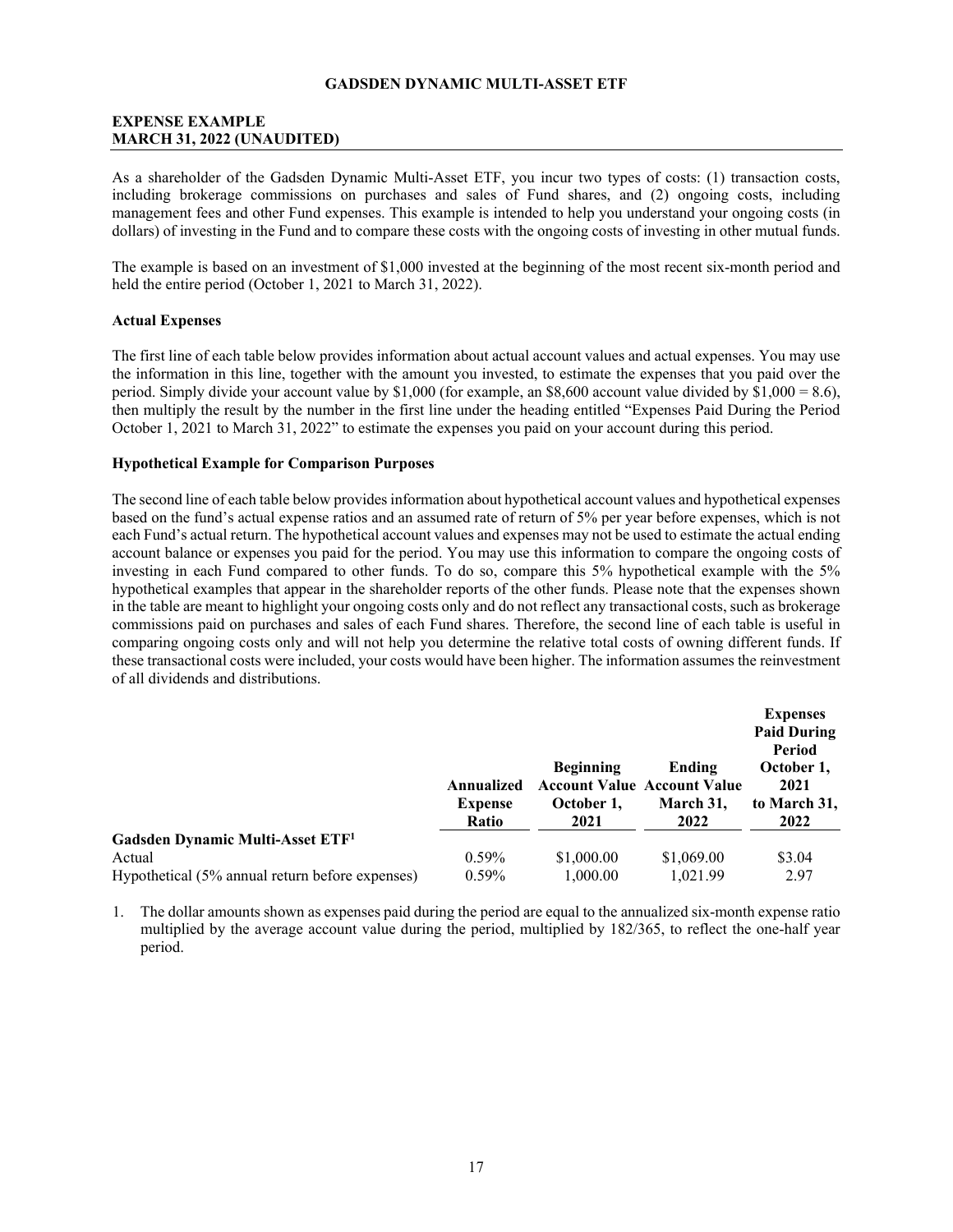# <span id="page-19-0"></span>**REVIEW OF LIQUIDITY RISK MANAGEMENT PROGRAM (UNAUDITED)**

Pursuant to Rule 22e-4 under the Investment Company Act of 1940, the Trust, on behalf of the series of the Trust covered by this shareholder report (each a "Fund," and collectively, the "Funds"), has adopted a liquidity risk management program (the "Program") to govern the Trust's approach to managing liquidity risk. Rule 22e-4 seeks to promote effective liquidity risk management, thereby reducing the risk that a Fund will be unable to meet its redemption obligations and mitigating dilution of the interests of fund shareholders. The Trust's liquidity risk management program is tailored to reflect each Fund's particular risks, but not to eliminate all adverse impacts of liquidity risk, which would be incompatible with the nature of that Fund.

The Trust's Board of Trustees has designated the Chief Executive Officer of the Adviser as the Program Administrator, responsible for administering the Program and its policies and procedures.

At the October 1, 2021, meeting of the Board of Trustees of the Trust, the Program Administrator provided the Trustees with a report pertaining to the operation, adequacy, and effectiveness of implementation of the Program for the period ended March 31, 2022. The report concluded that the Program appeared effectively tailored to identify potential illiquid scenarios and to enable the Funds to deliver appropriate reporting. In addition, the report concluded that the Program is adequately operating, and its implementation has been effective. The report reflected that there were no liquidity events that impacted the Fund's ability to timely meet redemptions without dilution to existing shareholders. The report further described material changes that were made to the Program since its implementation.

There can be no assurance that the Program will achieve its objectives in the future. Please refer to the prospectus for more information regarding each Fund's exposure to liquidity risk and other principal risks to which an investment in a Fund may be subject.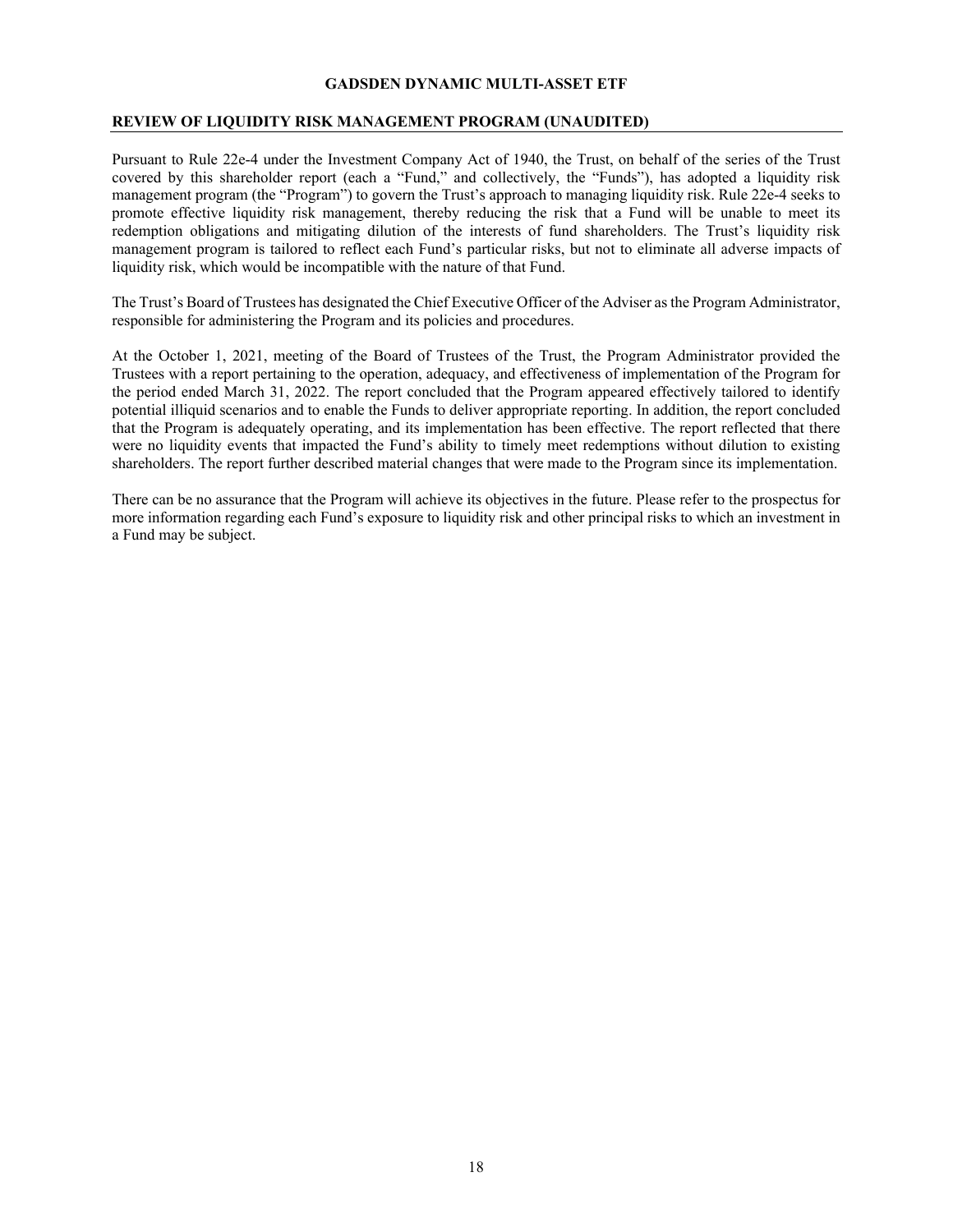# <span id="page-20-0"></span>**FEDERAL TAX INFORMATION (UNAUDITED)**

For the fiscal period ended September 30, 2021, certain dividends paid by the Fund may be subject to a maximum tax rate of 15%, as provided for by the Jobs and Growth Tax Relief Reconciliation Act of 2003. The percentage of dividends declared from ordinary income designated as qualified dividend income was as follows:

Gadsden Dynamic Multi-Asset ETF 95.53%

For corporate shareholders, the percent of ordinary income distributions qualifying for the corporate dividends received deduction for the fiscal year ended September 30, 2021 was as follows:

Gadsden Dynamic Multi-Asset ETF 34.37%

# **SHORT TERM CAPITAL GAIN**

The percentage of taxable ordinary income distributions that are designated as short-term capital gain distributions under the Internal Revenue Section 871 (k)(2)(C) for the Fund was 0.00% (unaudited).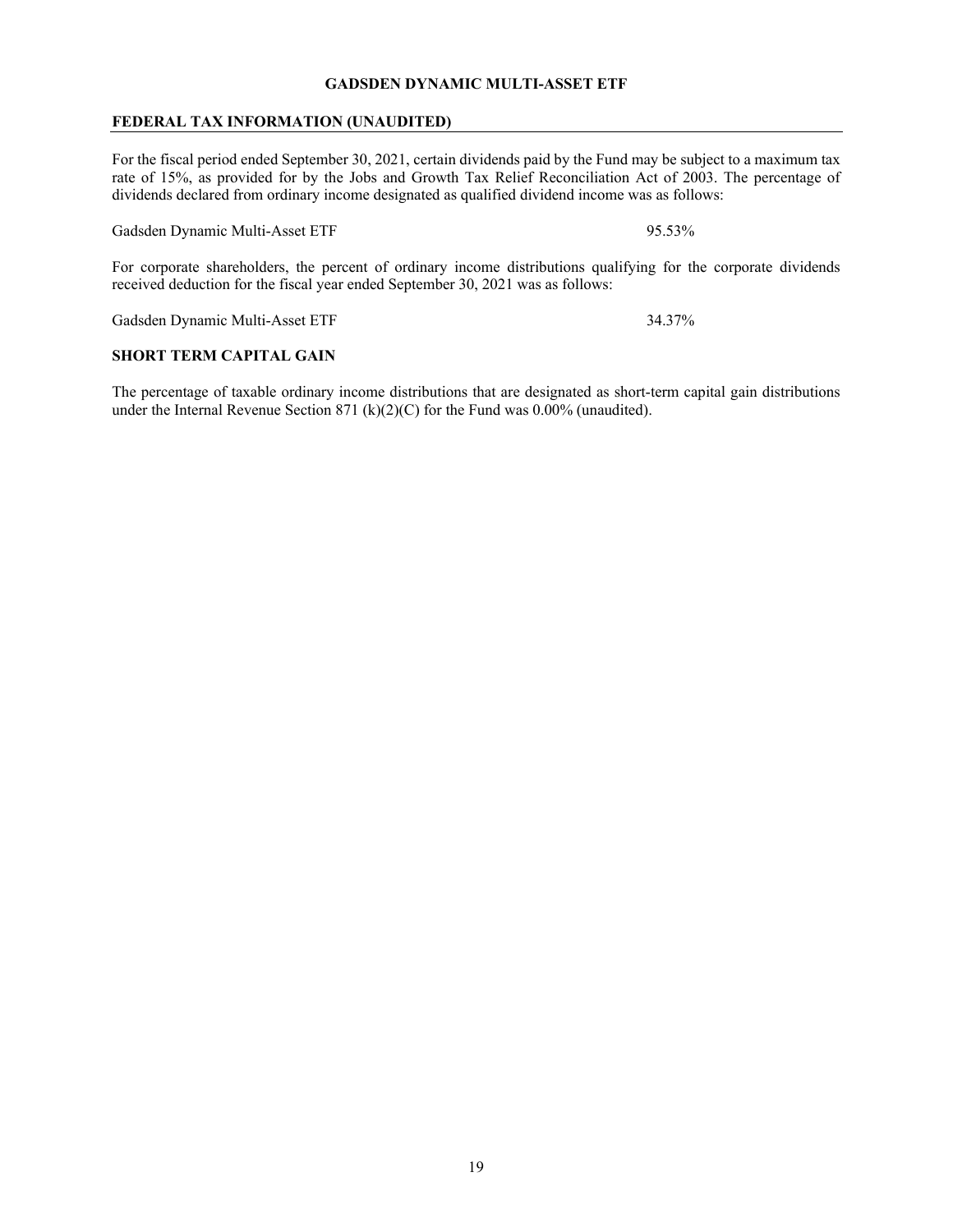# <span id="page-21-0"></span>**OFFICERS AND AFFILIATED TRUSTEE**

The table below sets forth certain information about each of the Trust's executive officers as well as its affiliated Trustee.

| Name and Year of<br><b>Birth</b> | <b>Position(s)</b> Held with<br>the Trust              | <b>Term of Office and</b><br><b>Length of Time Served</b>                                     | <b>Principal Occupation(s) During Past Five</b><br><b>Years</b> |
|----------------------------------|--------------------------------------------------------|-----------------------------------------------------------------------------------------------|-----------------------------------------------------------------|
| Wesley R. Gray<br>1980           | Chief Executive<br>Officer/Chief<br>Investment Officer | Indefinite term; Trustee<br>since $2014$ ; CEO / CIO<br>since $2010$                          | CEO / CIO, Alpha Architect (Since 2010)                         |
| John R. Vogel<br>1983            | Chief Financial<br>Officer/Chief<br>Investment Officer | Indefinite term;<br>Principal Financial<br>Officer since 2014, CFO<br>$\sqrt{CIO}$ since 2011 | CFO / CIO, Alpha Architect (Since 2011)                         |
| Patrick R. Cleary<br>1982        | Chief Operating<br>Officer/Chief<br>Compliance Officer | Indefinite term; CCO /<br>COO since 2015, COO<br>since $2014$ .                               | CCO / COO, Alpha Architect (Since 2015)                         |

# <span id="page-21-1"></span>**INDEPENDENT TRUSTEES**

The following table sets forth certain information about the Trust's Independent Trustees.

| Name, Address, and<br><b>Year of Birth</b>                                                                                 | Position(s)<br><b>Held with</b><br><b>Trust</b> | <b>Term of</b><br><b>Office and</b><br>Length of<br><b>Time Served</b> | <b>Principal Occupation During Past 5</b><br><b>Years</b>                                                                                                                                                                                                                                                                                                                                                                 | Number of<br><b>Funds</b> in<br><b>Fund</b><br>Complex<br>Overseen by<br><b>Trustee</b> | Other<br><b>Directorships</b><br><b>Held by</b><br><b>Trustee</b><br><b>During Past</b><br>5 Years |
|----------------------------------------------------------------------------------------------------------------------------|-------------------------------------------------|------------------------------------------------------------------------|---------------------------------------------------------------------------------------------------------------------------------------------------------------------------------------------------------------------------------------------------------------------------------------------------------------------------------------------------------------------------------------------------------------------------|-----------------------------------------------------------------------------------------|----------------------------------------------------------------------------------------------------|
| <b>Independent Trustees</b>                                                                                                |                                                 |                                                                        |                                                                                                                                                                                                                                                                                                                                                                                                                           |                                                                                         |                                                                                                    |
| Daniel Dorn<br>Born: 1975<br>c/o Alpha Architect<br>Trust<br>19 E. Eagle Road,<br>Havertown, PA 19083                      | Trustee                                         | Since 2014                                                             | Associate Professor of Finance, Drexel<br>University, LeBow College of Business<br>$(2003 - present)$                                                                                                                                                                                                                                                                                                                     | 19                                                                                      | None                                                                                               |
| Chukwuemeka (Emeka)<br>O. Oguh<br>Born: 1983<br>c/o Alpha Architect<br>Trust<br>19 E. Eagle Road,<br>Havertown, PA 19083   | Trustee                                         | Since 2018                                                             | Co-founder and CEO, PeopleJoy (2016)<br>– present)                                                                                                                                                                                                                                                                                                                                                                        | 19                                                                                      | None                                                                                               |
| Michael S. Pagano,<br>Ph.D., CFA<br>Born: 1962<br>c/o Alpha Architect<br>Trust<br>19 E. Eagle Road,<br>Havertown, PA 19083 | Trustee                                         | Since 2014                                                             | The Robert J. and Mary Ellen Darretta<br>Endowed Chair in Finance, Villanova<br>University (1999 - present); Associate<br>Editor of The Financial Review (2009 -<br>present); Advances in Quantitative<br>Analysis of Finance and Accounting<br>(2010 - present); Founder, Michael S.<br>Pagano, LLC (business consulting firm)<br>(2008 - present); Member of FINRA's<br>Market Regulation Committee (2009 -<br>present) | 19                                                                                      | None                                                                                               |

Additional information about the Affiliated Trustee and Independent Trustees is available in the Statement of Additional Information (SAI).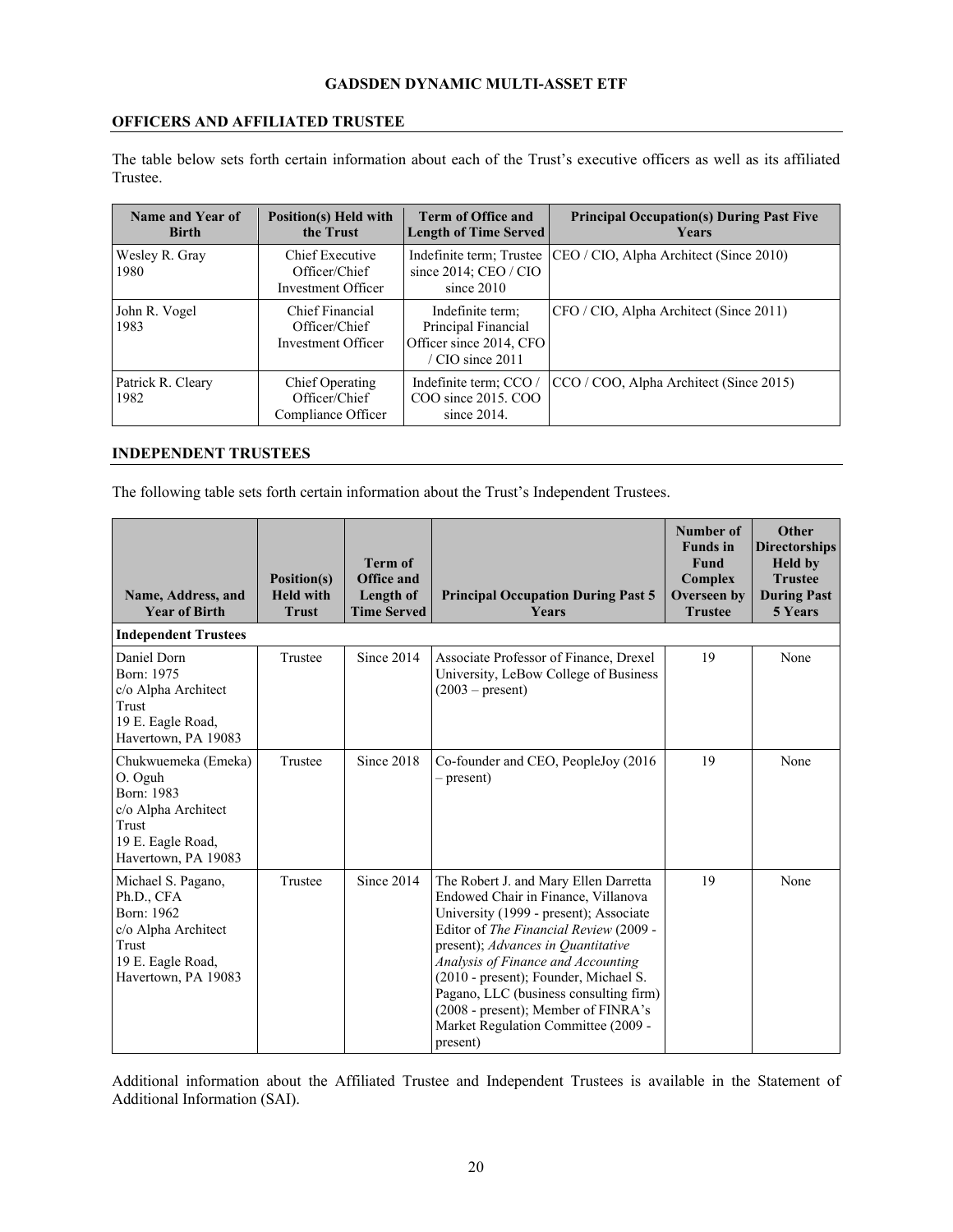# <span id="page-22-0"></span>**INFORMATION ABOUT PORTFOLIO HOLDINGS (UNAUDITED)**

The Fund files its complete schedule of portfolio holdings for its first and third fiscal quarters with the Securities and Exchange Commission ("SEC") on Part F of Form N-PORT. The Funds' Form N-PORT is available without charge, upon request, by calling (215) 882-9983. Furthermore, you may obtain the Form N-PORT on the SEC's website at www.sec.gov. The Fund's portfolio holdings are posted on its website at http://www.gadsdenfunds.com/ daily.

# <span id="page-22-1"></span>**INFORMATION ABOUT PROXY VOTING (UNAUDITED)**

A description of the policies and procedures the Fund uses to determine how to vote proxies relating to portfolio securities is provided in the Statement of Additional Information ("SAI"). The SAI is available without charge upon request by calling (215) 882-9983, by accessing the SEC's website at www.sec.gov, or by accessing the Fund's website at http://www.gadsdenfunds.com/.

When available, information regarding how the Fund's voted proxies relating to portfolio securities during the twelve months ending June 30 is (1) available by calling (215) 882-9983 and (2) the SEC's website at www.sec.gov.

# **FREQUENCY DISTRIBUTION OF PREMIUMS AND DISCOUNTS (UNAUDITED)**

Information regarding how often shares of the Fund trades on an exchange at a price above (i.e., at premium) or below (i.e., at a discount) the NAV of each Fund is available, without charge, on the Fund's website at http://www.gadsdenfunds.com/.

# <span id="page-22-2"></span>**PRIVACY POLICY (UNAUDITED)**

Alpha Architect ETF Trust (the "Trust") is strongly committed to preserving and safeguarding the personal financial information of any customers of the Trust. Confidentiality is extremely important to us.

Regulation S-P requires, among others, each investment company to "adopt written policies and procedures that address administrative, technical, and physical safeguards for the protection of customer records and information." However, Pursuant to Regulation S-P's definition of "customer," the Trust currently does not have, nor does it anticipate having in the future, any customers. In addition, the Trust does not collect any non-public personal information from any consumers.

Nonetheless, the Trust has instituted certain technical, administrative and physical safeguards through which the Trust would seek to protect personal financial information about any customers from unauthorized use and access. First, technical procedures are used in order to limit the accessibility and exposure of Trust-maintained information contained in electronic form. If customer information were obtained by the Trust, such technical procedures would cover such information.

Second, administrative procedures that are in place, would be used to control the number and type of employees, affiliated and nonaffiliated persons, to whom customer information (if the Trust were to obtain any) would be accessible.

Third, physical safeguards have been established, which if customer information were obtained by the Trust, to prevent access to such information contained in hard-copy form.

As these procedures illustrate, the Trust realizes the importance of information confidentiality and security and emphasizes practices which are aimed at achieving those goals.